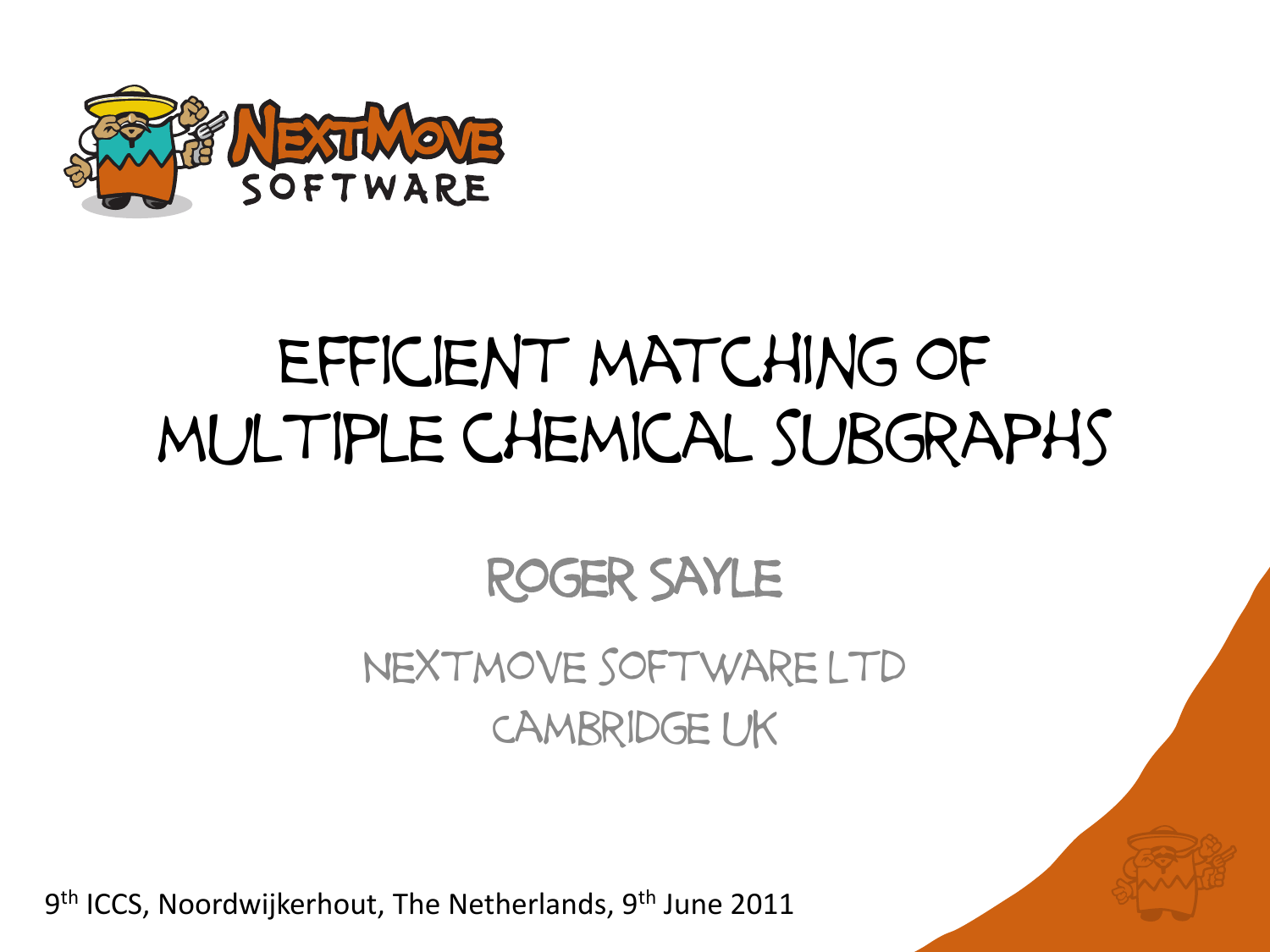## overview

- Chemical Pattern Matching
- Efficient Single Pattern Matching
- Multiple Pattern Matching
- Toolkit Code Generation
- Performance Figures
- Conclusions

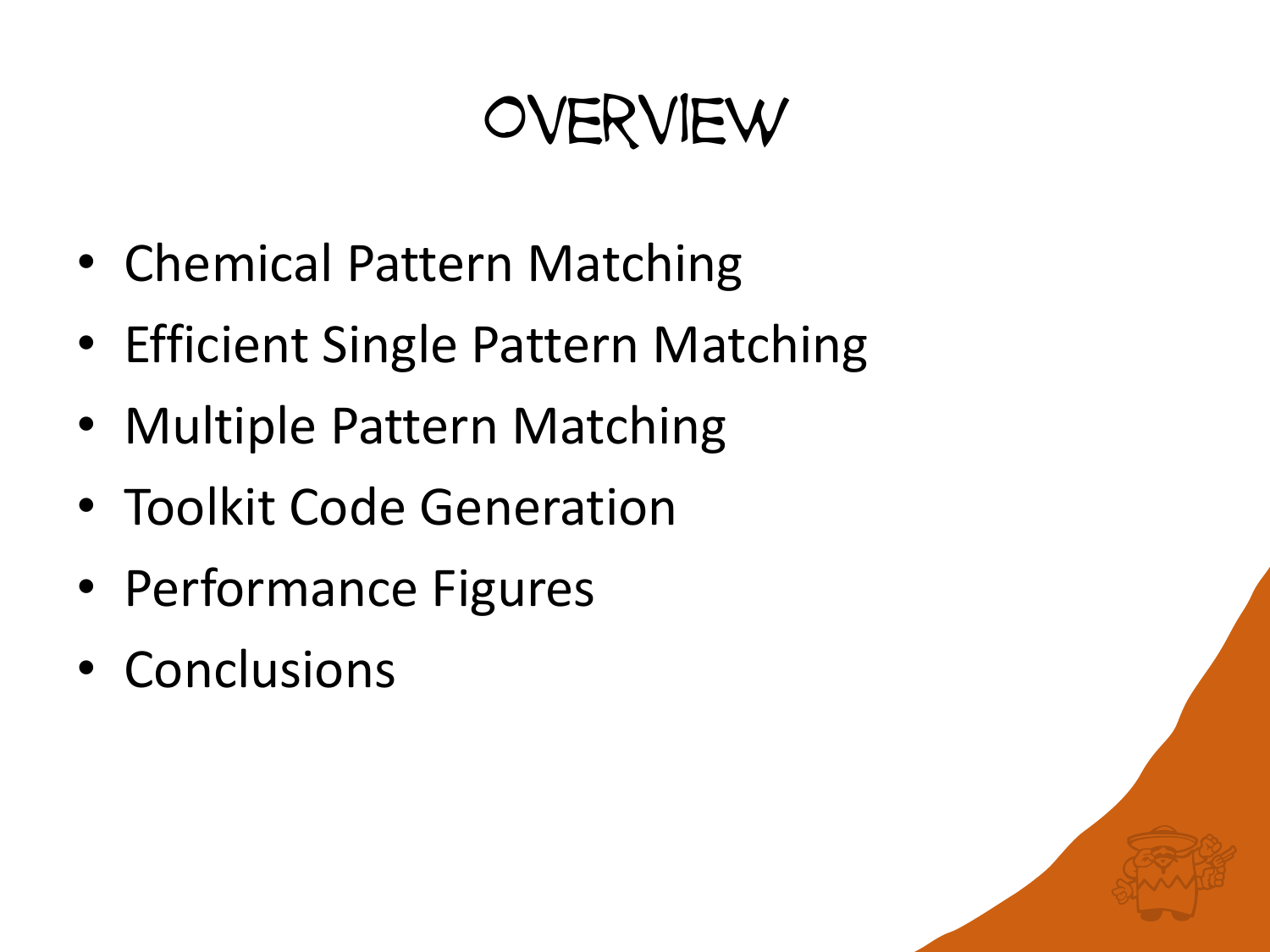## Previous work

• Efficient Protein and Nucleic Acid Perception from Simple Atomic Connectivity

[www.daylight.com/meetings/mug96/sayle/sayle.html](http://www.daylight.com/meetings/mug96/sayle/sayle.html)

Describes algorithms for perceiving protein sequence and PDB atom names from SMILES, mol or XYZ file of a protein.

• 1<sup>st</sup> Class SMARTS patterns

[www.daylight.com/meetings/emug97/Sayle/](http://www.daylight.com/meetings/emug97/Sayle/)

Describes SMARTS syntax and SMARTS algebra, a set of semantics preserving transformations that can be used to optimize SMARTS patterns.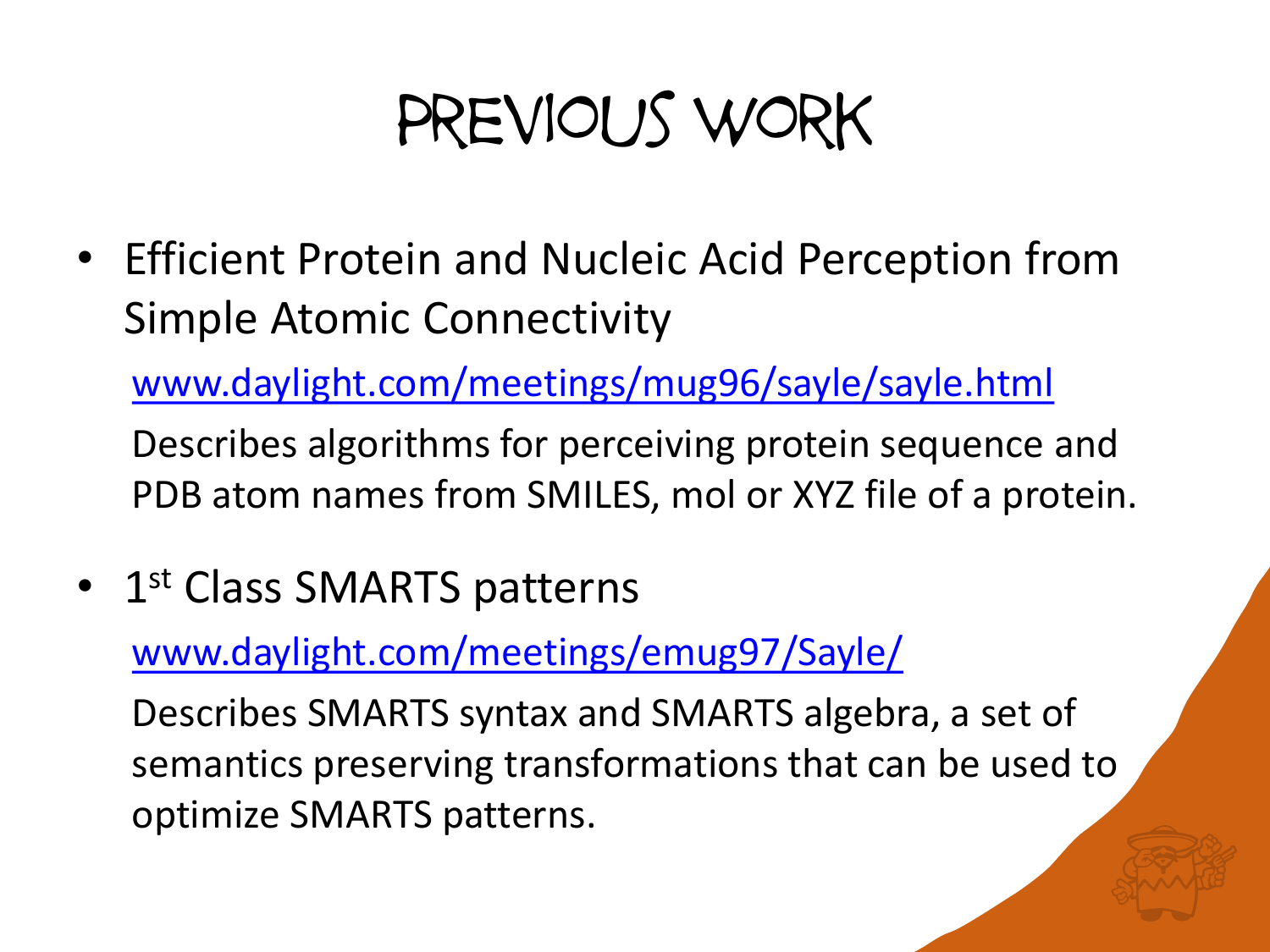# Chemical pattern matching

- The identification of a specific subgraph within a graph, also known as *subgraph isomorphism*
- Typically to identify a functional group or substructure in a molecule connection table.
- Query patterns are typically specified as SMARTS, MDL query files, CDX or Marvin files.
- Matching is performed using
	- $-$  Ullman's isomorphism algorithm  $[1970]$
	- $-$  McGregor's backtracking search  $[1981]$

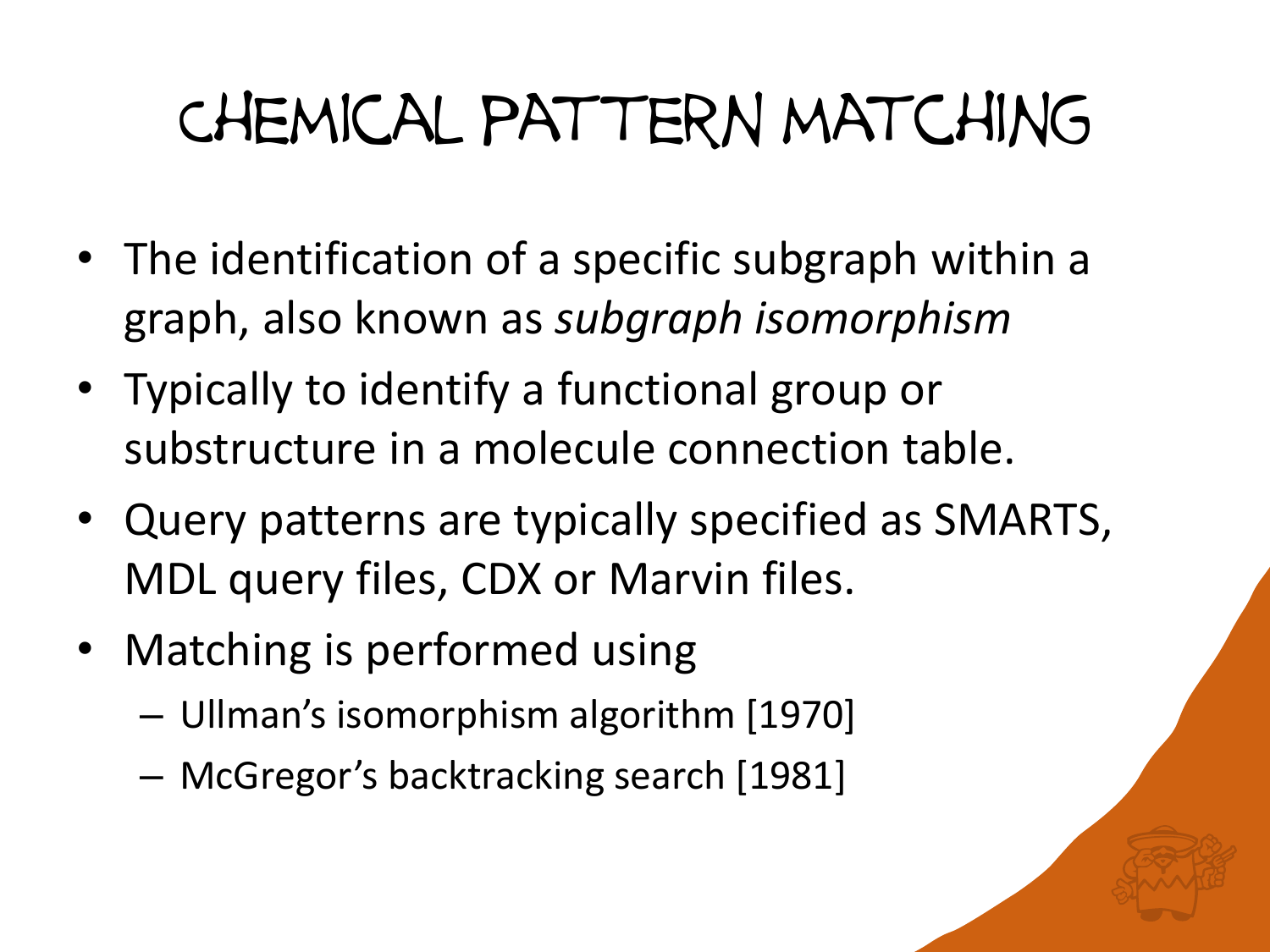# chemical database searching

- Although a backtracking atom-by-atom match is very efficient for matching a single pattern against a single molecule, well known optimizations exist for scanning a large database of target molecules.
	- Fingerprint screening/inverted indices
	- Character frequency (histogram) screening
	- "Triage" substructure identification

<http://www.daylight.com/meetings/emug00/Sayle/substruct.html>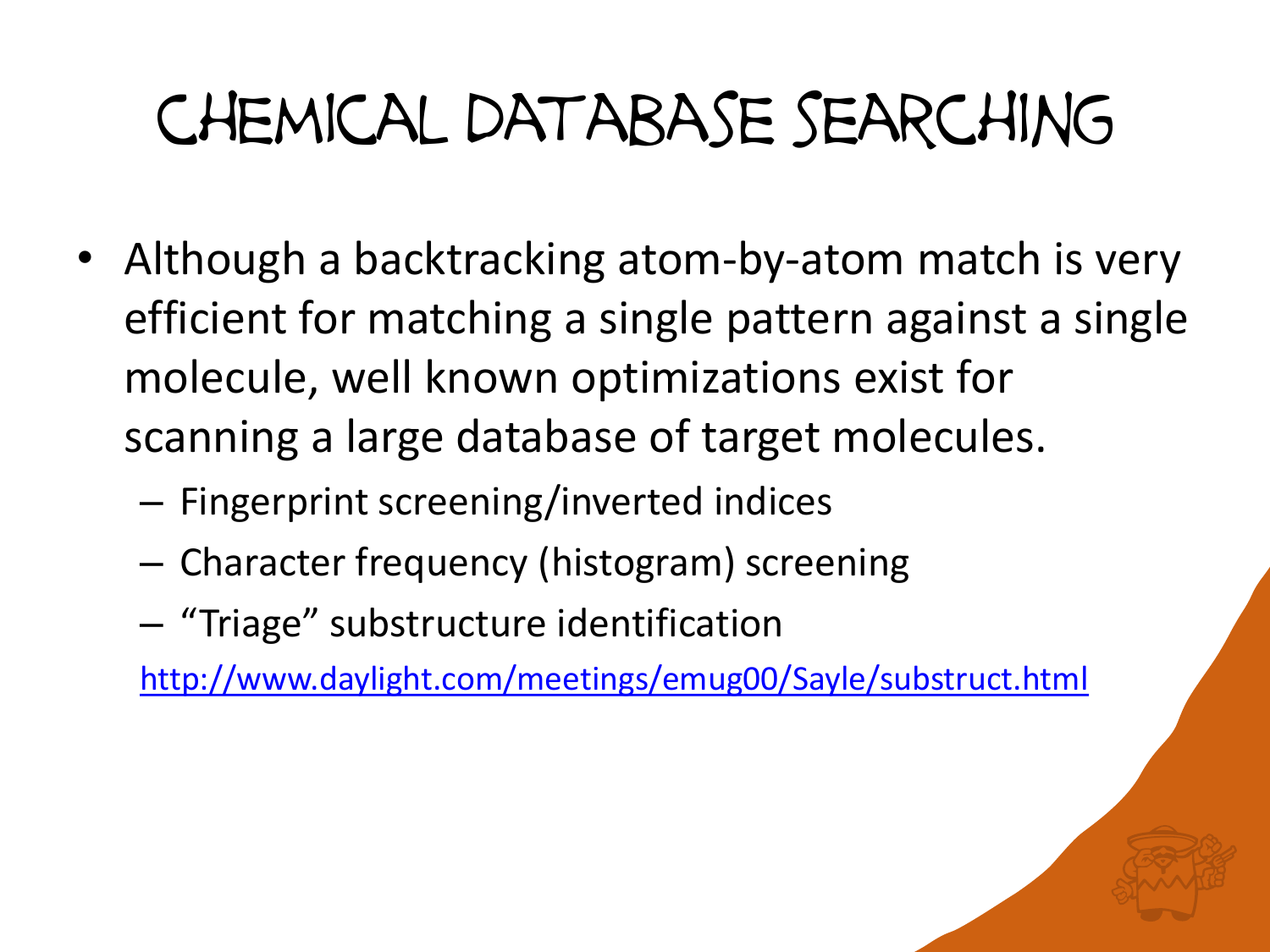## Toolkit (SMARTS?) performance

• Time taken to find O=[C,N]aa[N,O;!H0] hits in 250,251 SMILES of the NCI August 2000 data.

| <b>ToolKit</b>      | <b>Times (secs)</b> |
|---------------------|---------------------|
| OpenEye OEChem v1.7 | 8.6                 |
| ChemAxon JChem v5.5 | 58.8                |
| RDKit v2011 03 2    | 131.2               |
| OpenBabel v2.3.0    | 272.5               |
| PerlMol             | 2107.9              |
| CDK v1.2.10         | <b>DNF</b>          |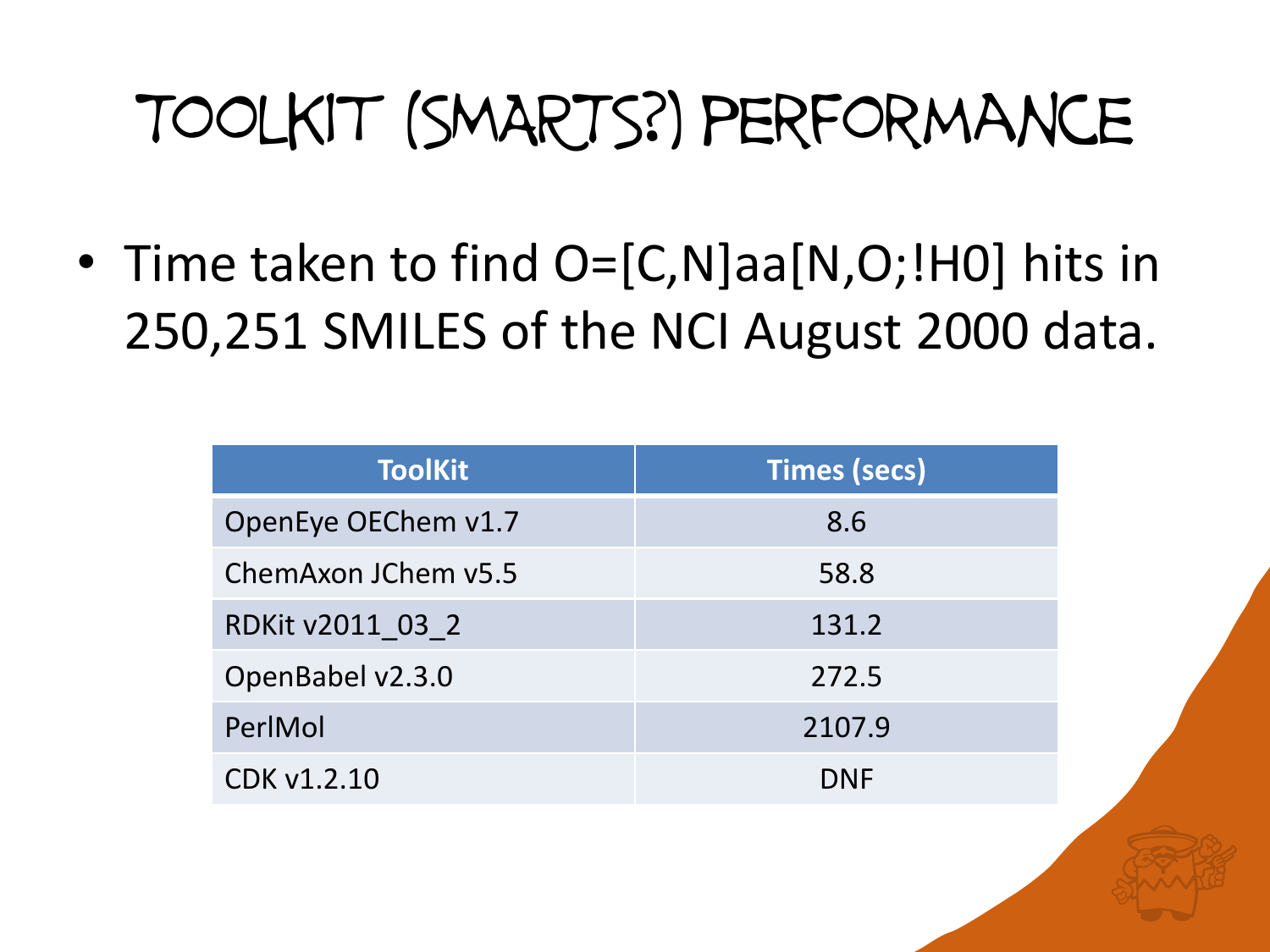## Cheminformatics applications

- Compound Filtering
- Fingerprint generation – Database clustering
- Atom Typing
	- Property prediction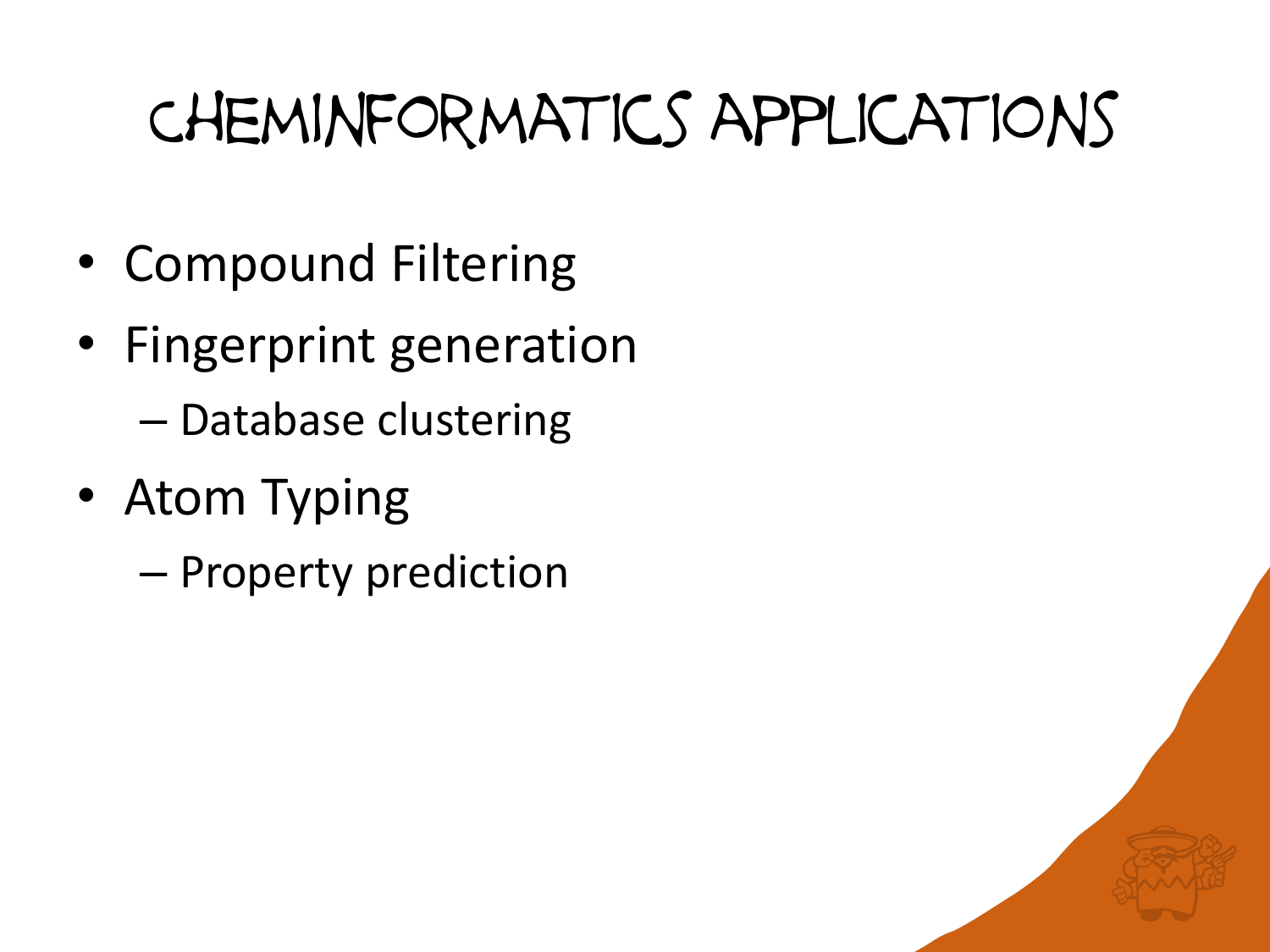## filtering radioactive compounds

- A molecule is radioactive if any of its atoms are radioactive. An atom is radioactive if its is not "stable".
- If an isotope is specified it must be one of the 255 known stable nuclides, otherwise the corresponding element must have at least one stable isotope.
- Elements H to  $_{82}$ Pb, with exceptions of  $_{43}$ Tc and  $_{61}$ Pm.
- Hence stable is "[0#1,1#1,2#1,0#2,3#2,4#2...]".
- Hence, radioactive is "[!0,!#1;!1,!#1;!2,!#2;...]".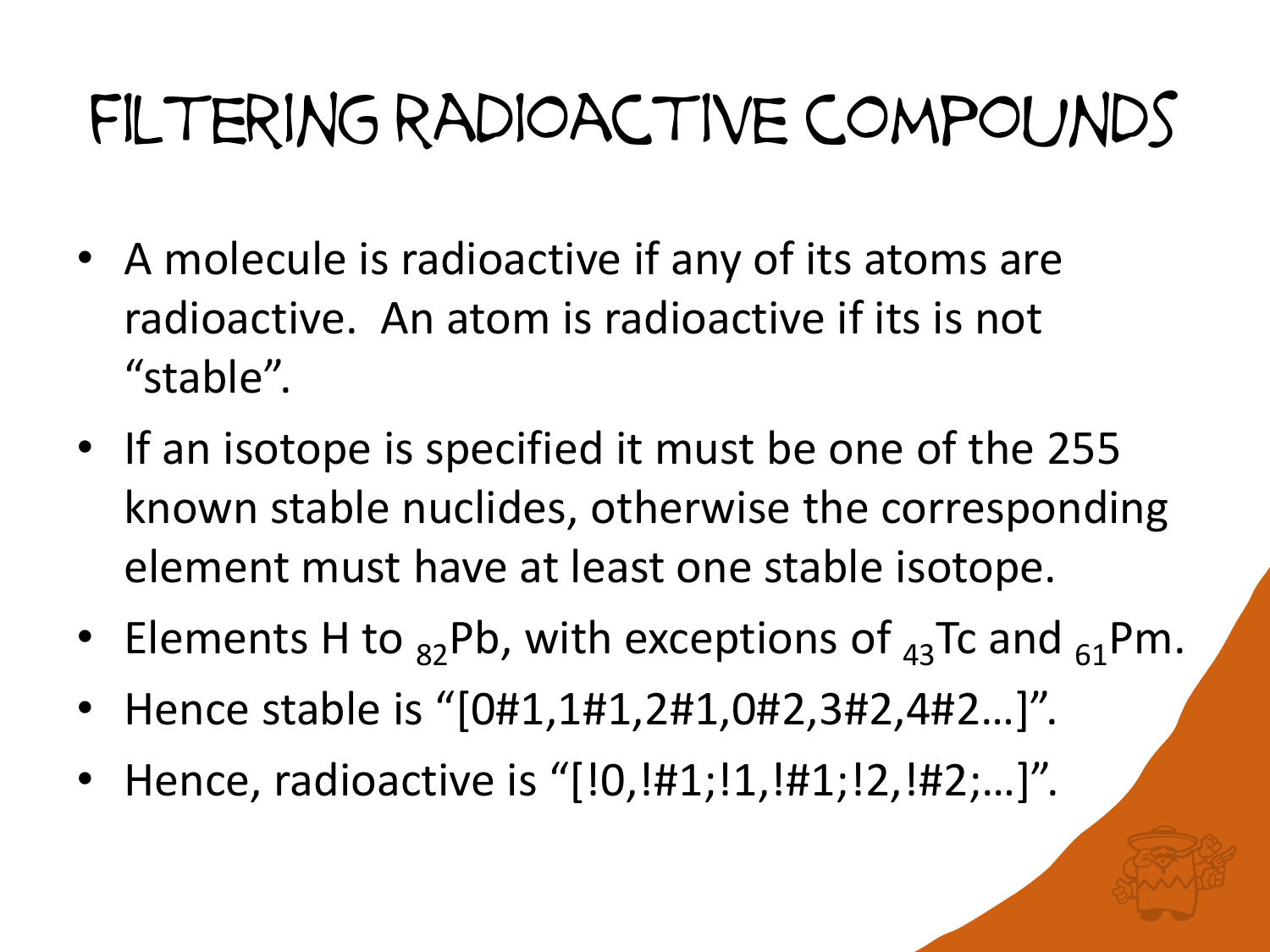

[!0,!#1;!1,!#1;!2,!#1;!0,!#2;!3,!#2;!4,!#2;!0,!#3;!6,!#3;!7,!#3;!0,!#4;!9,!#4;!0,!#5;!10,!#5;!11,!#5;!0,!#6;!12,!#6;!13,!#6;!0,!#7;!14,! #7;!15,!#7;!0,!#8;!16,!#8;!17,!#8;!18,!#8;!0,!#9;!19,!#9;!0,!#10;!20,!#10;!21,!#10;!22,!#10;!0,!#11;!23,!#11;!0,!#12;!24,!#12;!25,! #12;!26,!#12;!0,!#13;!27,!#13;!0,!#14;!28,!#14;!29,!#14;!30,!#14;!0,!#15;!31,!#15;!0,!#16;!32,!#16;!33,!#16;!34,!#16;!36,!#16;!0, !#17;!35,!#17;!37,!#17;!0,!#18;!36,!#18;!38,!#18;!40,!#18;!0,!#19;!39,!#19;!41,!#19;!0,!#20;!40,!#20;!42,!#20;!43,!#20;!44,!#20; !46,!#20;!0,!#21;!47,!#21;!0,!#22;!46,!#22;!47,!#22;!48,!#22;!49,!#22;!50,!#22;!0,!#23;!51,!#23;!0,!#24;!50,!#24;!52,!#24;!53,!# 24;!54,!#24;!0,!#25;!55,!#25;!0,!#26;!54,!#26;!56,!#26;!57,!#26;!58,!#26;!0,!#27;!59,!#27;!0,!#28;!58,!#28;!60,!#28;!61,!#28;!62, !#28;!64,!#28;!0,!#29;!63,!#29;!65,!#29;!0,!#30;!64,!#30;!66,!#30;!67,!#30;!68,!#30;!70,!#30;!0,!#31;!69,!#31;!71,!#31;!0,!#32;! 70,!#32;!72,!#32;!73,!#32;!74,!#32;!0,!#33;!75,!#33;!0,!#34;!74,!#34;!76,!#34;!77,!#34;!78,!#34;!80,!#34;!0,!#35;!79,!#35;!81,!# 35;!0,!#36;!79,!#36;!80,!#36;!82,!#36;!83,!#36;!84,!#36;!86,!#36;!0,!#37;!85,!#37;!0,!#38;!84,!#38;!86,!#38;!87,!#38;!88,!#38;!0, !#39;!89,!#39;!0,!#40;!90,!#40;!91,!#40;!92,!#40;!94,!#40;!96,!#40;!0,!#41;!93,!#41;!0,!#42;!92,!#42;!94,!#42;!95,!#42;!96,!#42; !97,!#42;!98,!#42;!0,!#44;!96,!#44;!98,!#44;!99,!#44;!100,!#44;!101,!#44;!102,!#44;!104,!#44;!0,!#45;!103,!#45;!0,!#46;!102,!#4 6;!104,!#46;!105,!#46;!106,!#46;!108,!#46;!110,!#46;!0,!#47;!107,!#47;!109,!#47;!0,!#48;!106,!#48;!108,!#48;!110,!#48;!111,!# 48;!112,!#48;!114,!#48;!0,!#49;!113,!#49;!0,!#50;!112,!#50;!114,!#50;!115,!#50;!116,!#50;!117,!#50;!118,!#50;!119,!#50;!120,! #50;!122,!#50;!124,!#50;!0,!#51;!121,!#51;!123,!#51;!0,!#52;!120,!#52;!122,!#52;!123,!#52;!124,!#52;!125,!#52;!126,!#52;!0,!#5 3;!127,!#53;!0,!#54;!124,!#54;!126,!#54;!128,!#54;!129,!#54;!130,!#54;!131,!#54;!132,!#54;!134,!#54;!136,!#54;!0,!#55;!133,!# 55;!0,!#56;!130,!#56;!132,!#56;!134,!#56;!135,!#56;!136,!#56;!137,!#56;!138,!#56;!0,!#57;!139,!#57;!0,!#58;!136,!#58;!138,!#5 8;!140,!#58;!142,!#58;!0,!#59;!141,!#59;!0,!#60;!142,!#60;!143,!#60;!145,!#60;!146,!#60;!0,!#60;!0,!#62;!144,!#62;!149,!#62; !150,!#62;!152,!#62;!154,!#62;!0,!#63;!153,!#63;!0,!#64;!154,!#64;!155,!#64;!156,!#64;!157,!#64;!158,!#64;!160,!#64;!0,!#65;!1 59,!#65;!0,!#66;!156,!#66;!158,!#66;!160,!#66;!161,!#66;!162,!#66;!163,!#66;!164,!#66;!0,!#67;!165,!#67;!0,!#68;!162,!#68;!16 4,!#68;!166,!#68;!167,!#68;!168,!#68;!170,!#68;!0,!#69;!169,!#69;!0,!#70;!168,!#70;!170,!#70;!171,!#70;!172,!#70;!173,!#70;!1 74,!#70;!176,!#70;!0,!#71;!175,!#71;!0,!#72;!176,!#72;!177,!#72;!178,!#72;!179,!#72;!180,!#72;!0,!#73;!180,!#73;!181,!#73;<mark>!0,!</mark> #74;!182,!#74;!183,!#74;!184,!#74;!186,!#74;!0,!#75;!185,!#75;!0,!#76;!184,!#76;!187,!#76;!188,!#76;!189,!#76;!190,!#76;!192, !#76;!0,!#77;!191,!#77;!193,!#77;!0,!#78;!192,!#78;!194,!#78;!195,!#78;!196,!#78;!198,!#78;!0,!#79;!197,!#79;!0,!#80;!196,!#80 ;!198,!#80;!199,!#80;!200,!#80;!201,!#80;!202,!#80;!204,!#80;!0,!#81;!203,!#81;!205,!#81;!0,!#82;!204,!#82;!206,!#82;!207,!#8 2;!208,!#82]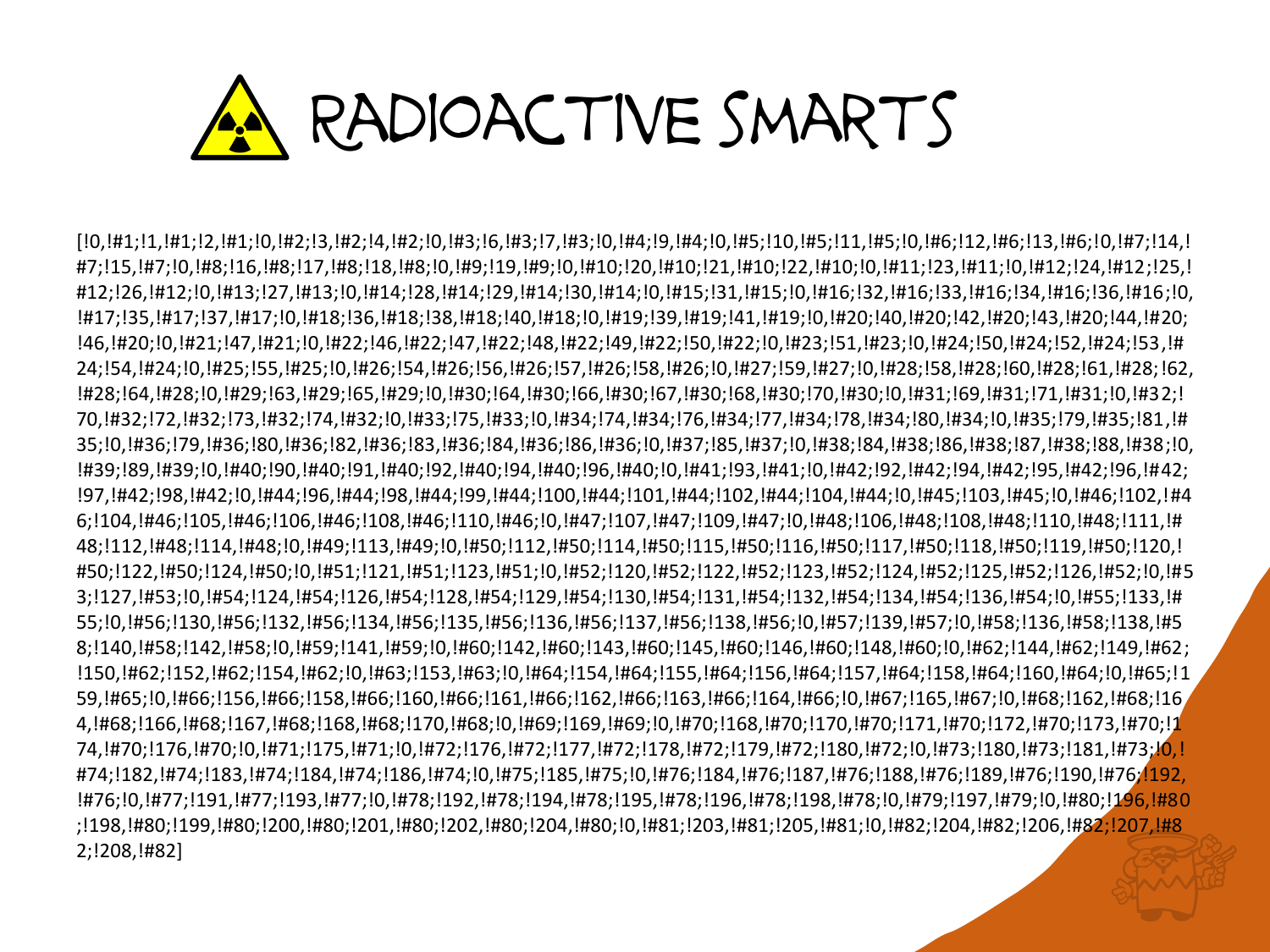## Comparative performance

|                      | <b>OEChem 1.7 (C++)</b> |              | <b>ChemAxon 5.5 (Java)</b> |        |
|----------------------|-------------------------|--------------|----------------------------|--------|
|                      | Total                   | <b>Match</b> | Total                      | Match  |
| Time to read file    | 8.05s                   |              | 47.57s                     |        |
| Time to match '[!0]' | 8.32s                   | 0.27s        | 53.74s                     | 6.17s  |
| `radioactive.sma`    | 102.60s                 | 94.55s       | 65.05s                     | 17.48s |

\* Issues with OpenBabel, RDKit and CDK

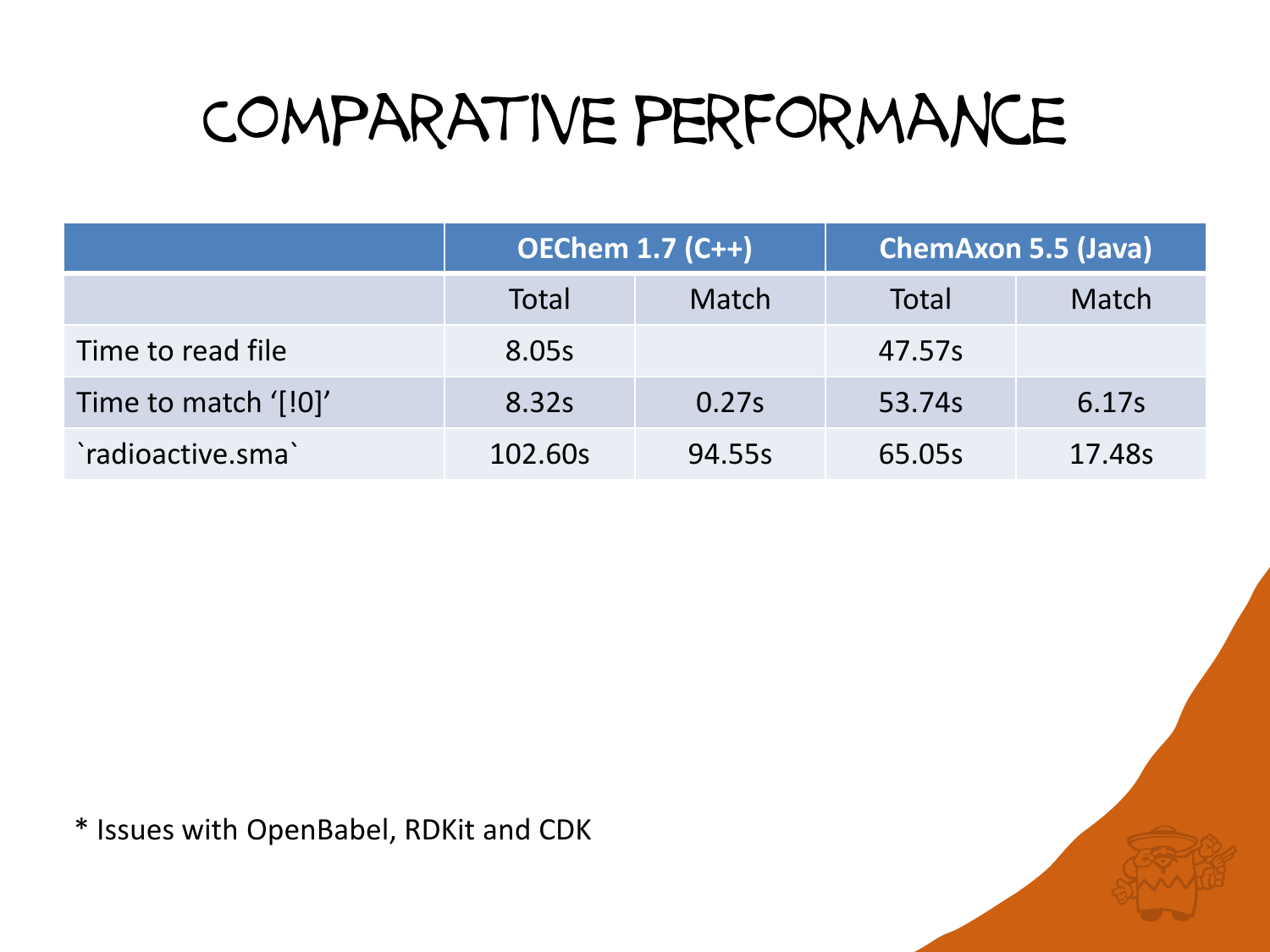# Interpreters vs compilers

- Most SMARTS matchers are implemented as "interpreters", that parse the SMARTS string at runtime, build an internal parse tree, and then repeatedly traverse this at match-time.
- This is analogous to Perl and Python.
- For static patterns, the SMARTS may be compiled (parsed and optimized) ahead of time for faster execution at match-time.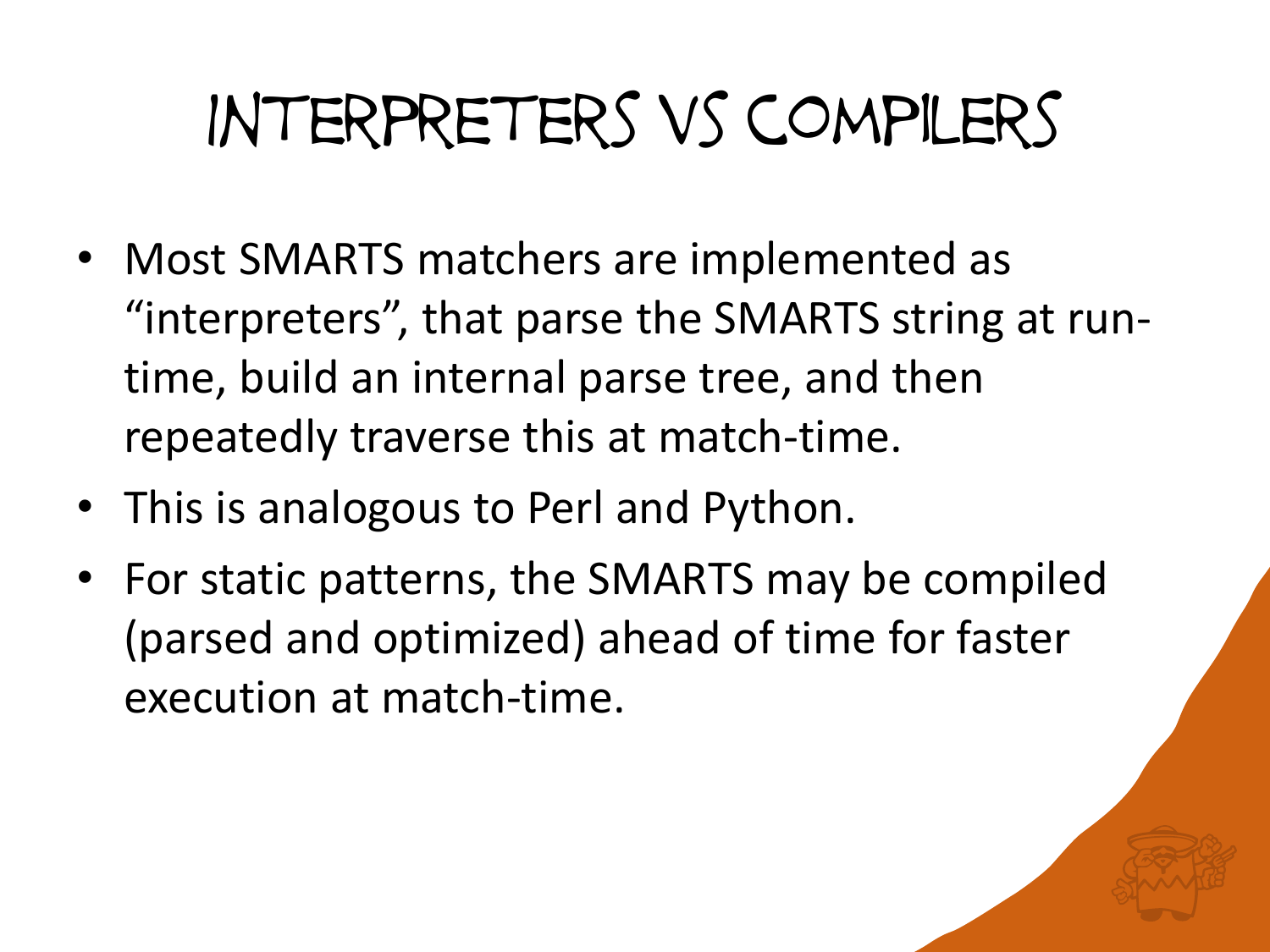## generated OECHEM source code

**#include <oechem.h>**

```
bool isRadioactive(const OEChem::OEMolBase &mol) {
OESystem::OEIter<OEChem::OEAtomBase> atom;
for (atom = mol.GetAtoms(); atom; ++atom) {
   const OEChem::OAtomBase *aptr = atom;
   switch (aptr->GetAtomicNum()) {
   case 1:
     switch (aptr->GetIsotope()) {
     case 0:
     case 1:
     case 2:
       break;
     default:
       return true;
```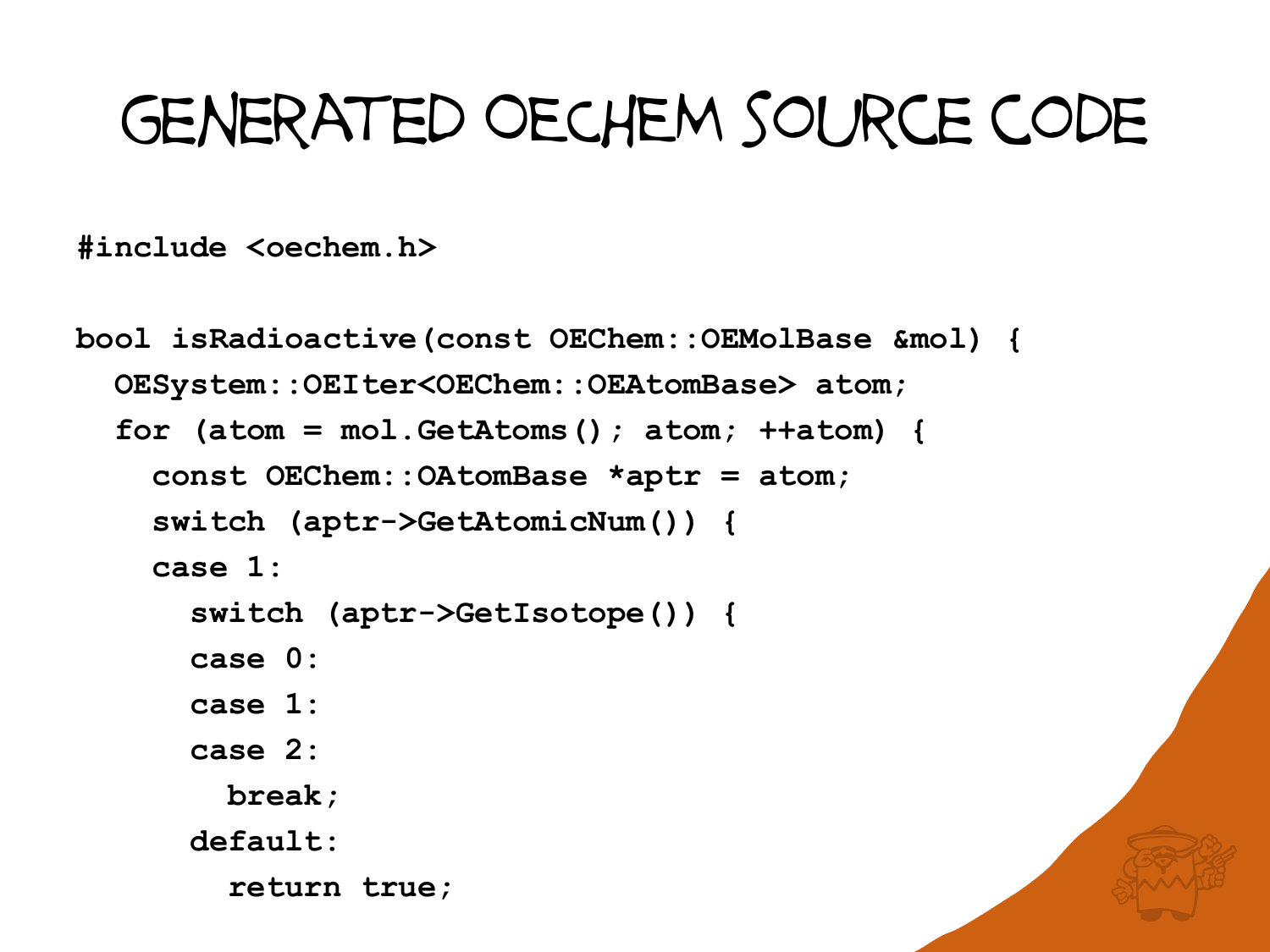## generated jchem source code

**static boolean isRadioactive(chemaxon.struc.Molecule mol) { int count = mol.getAtomCount(); for (int i=0; i<count; i++) { chemaxon.struc.MolAtom atom = mol.getAtom(i); switch (atom.getAtno()) { case 1: switch (atom.getMassno()) { case 0: case 1: case 2: break; default: return true; } break;**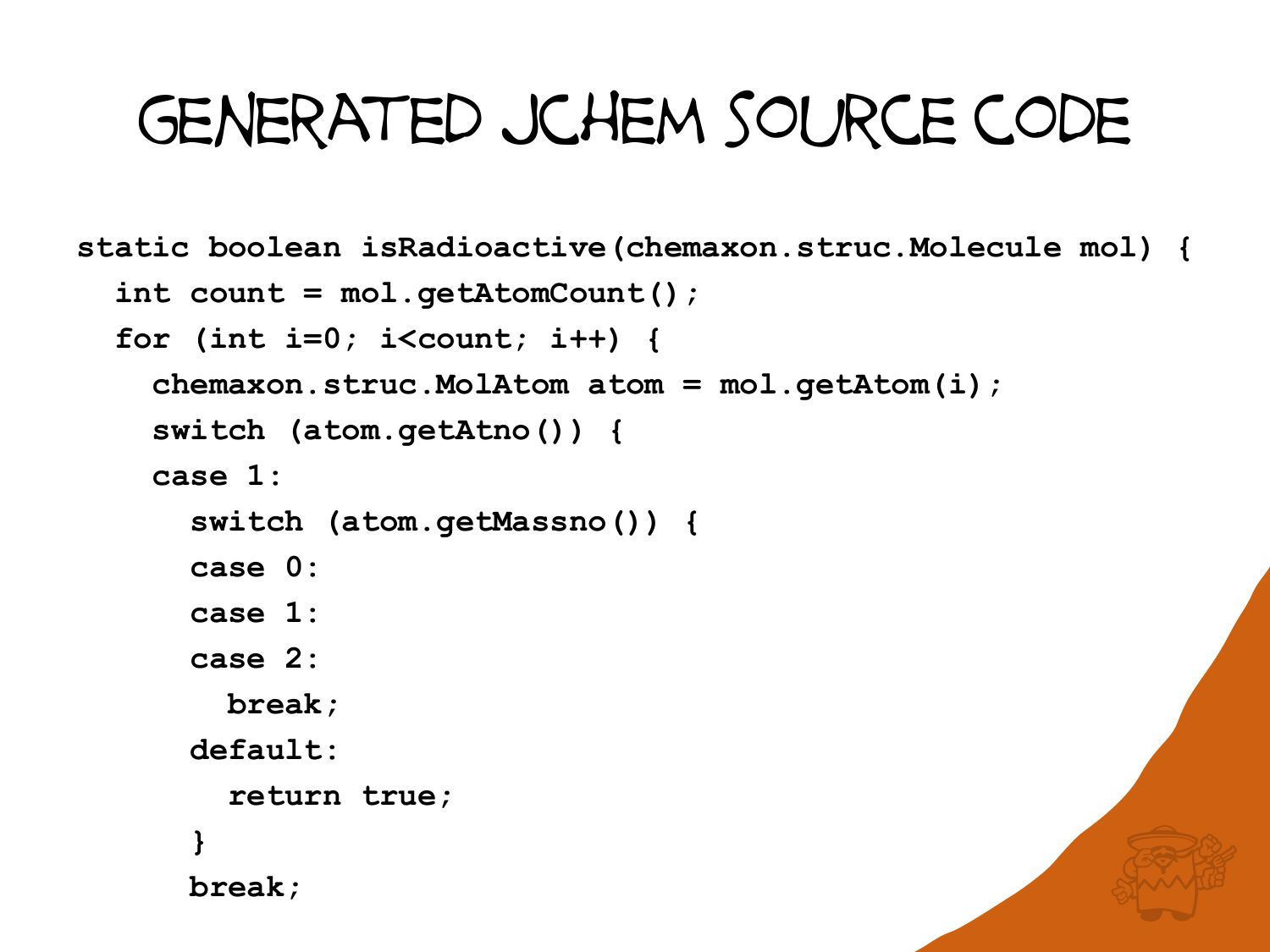## Compiled matching performance

|                      | <b>OEChem 1.7 (C++)</b> |                      | <b>ChemAxon 5.5 (Java)</b> |                      |
|----------------------|-------------------------|----------------------|----------------------------|----------------------|
|                      | <b>Total</b>            | Match                | <b>Total</b>               | Match                |
| Time to read file    | 8.05s                   |                      | 47.57s                     |                      |
| Time to match '[!0]' | 8.32s                   | 0.27s                | 53.74s                     | 6.17s                |
| `radioactive.sma`    | 102.60s                 | 94.55s               | 65.05s                     | 17.48s               |
| is Radioactive code  | 8.21s                   | 0.16s                | 47.60s                     | 0.03s                |
| Speed-up             | $^{\sim}$ 12.5x         | $~\sim$ 580 $\times$ | $^{\sim}$ 1.38x            | $~\sim$ 700 $\times$ |

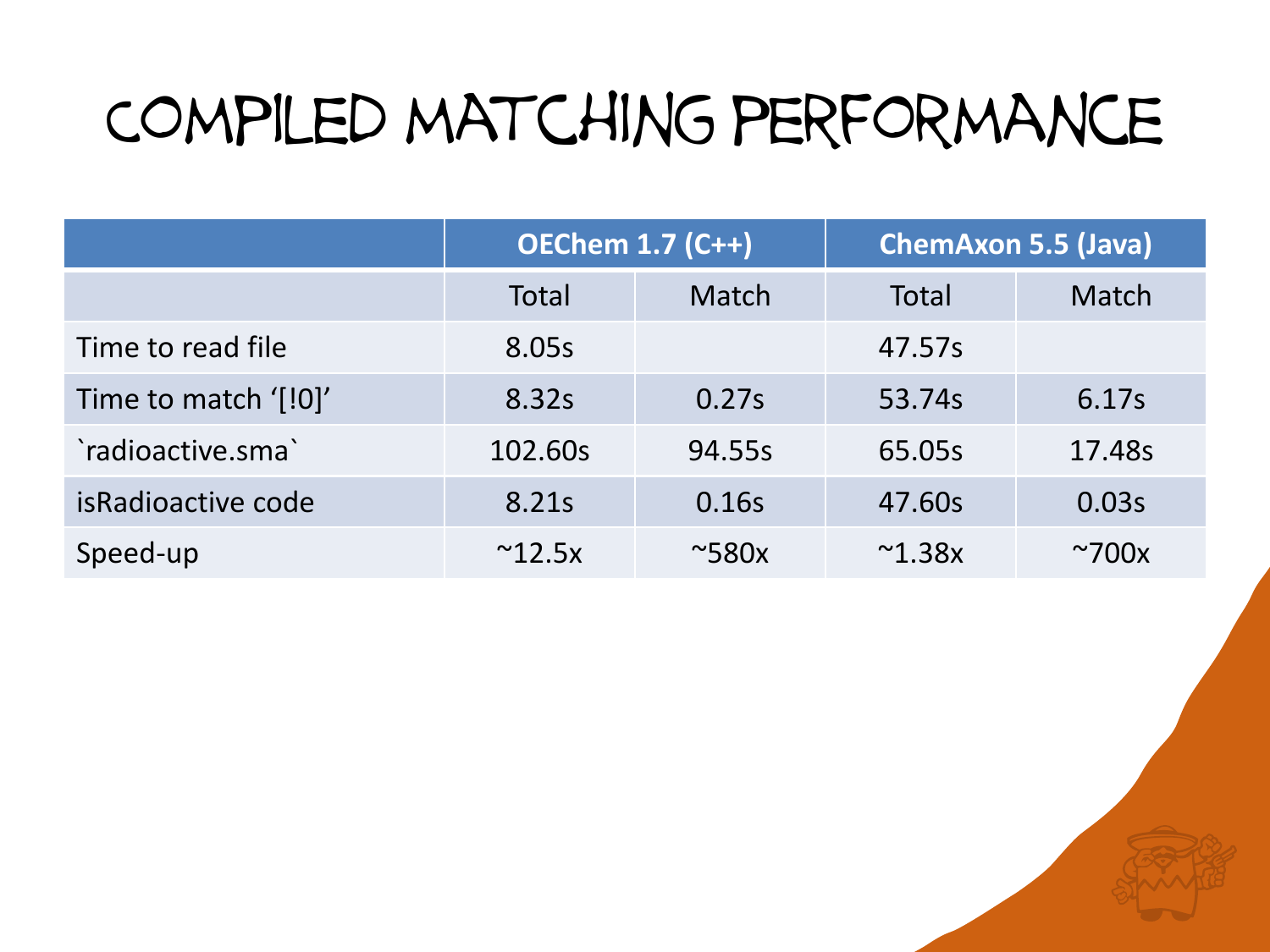# Patsy "backend" targets

- OEChem (C++/Python/Java)
- OpenBabel (C++)
- RDKit (C++/Python)
- CDK (Java)
- Cinfony/Pybel (Python)
- PerlMol (Perl)
- Pipeline Pilot (PilotScript)
- Isentris (Cheshire)

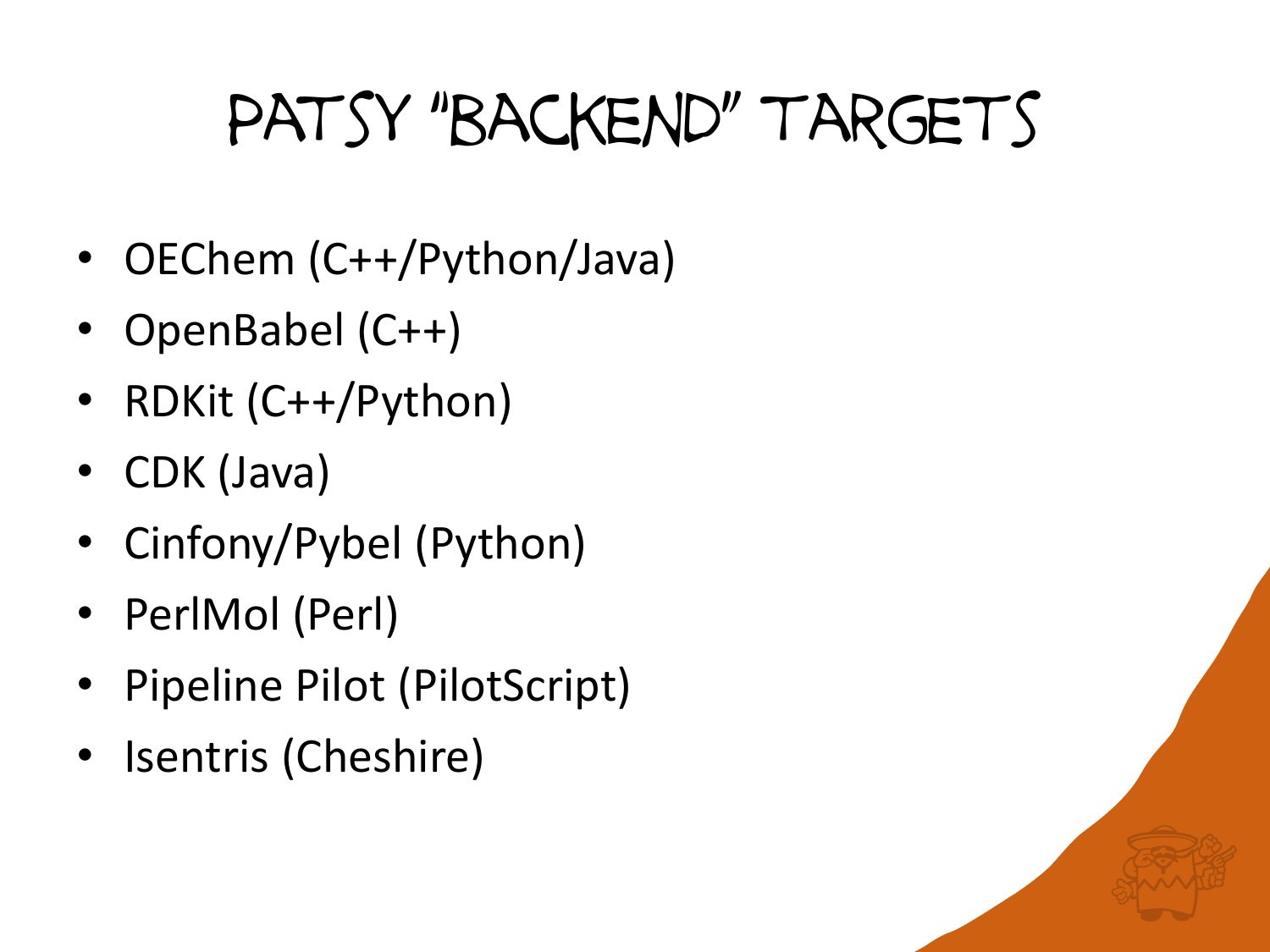# Isomorphism counting

- Match counts are frequently used in filtering apps.
- A benchmark of match iteration performance is to count the isomorphisms of ferrocene (to itself).
- SMILES: C12C3[Fe]1456789(C2C4C5C3)C1C6C7C8C91
- The correct answer is 200.
- OpenEye's OEChem v1.7 takes 3.461s
- A (Patsy) compiled C++ matcher using OEChem v1.7 takes only 0.008s.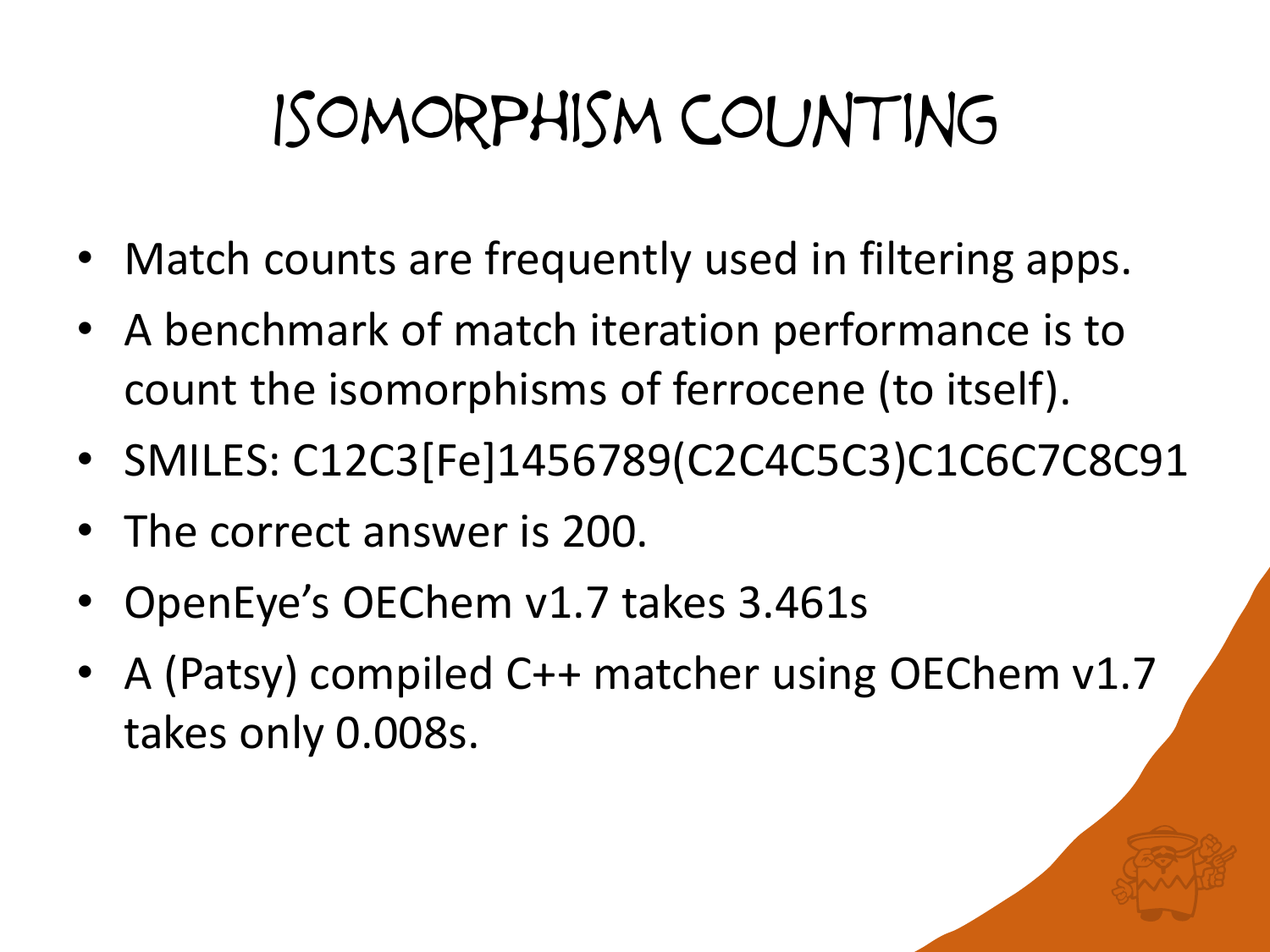# Match generators

- Almost all cheminformatics toolkits provide a mechanism for returning the set of matchings of a given query pattern against a target.
- Most such implementations are "eager"; determining all solutions in advance.
- A more efficient, but technically more challenging solution, is to provide a "lazy" iterator (called a generator in python) reducing both run-time and memory.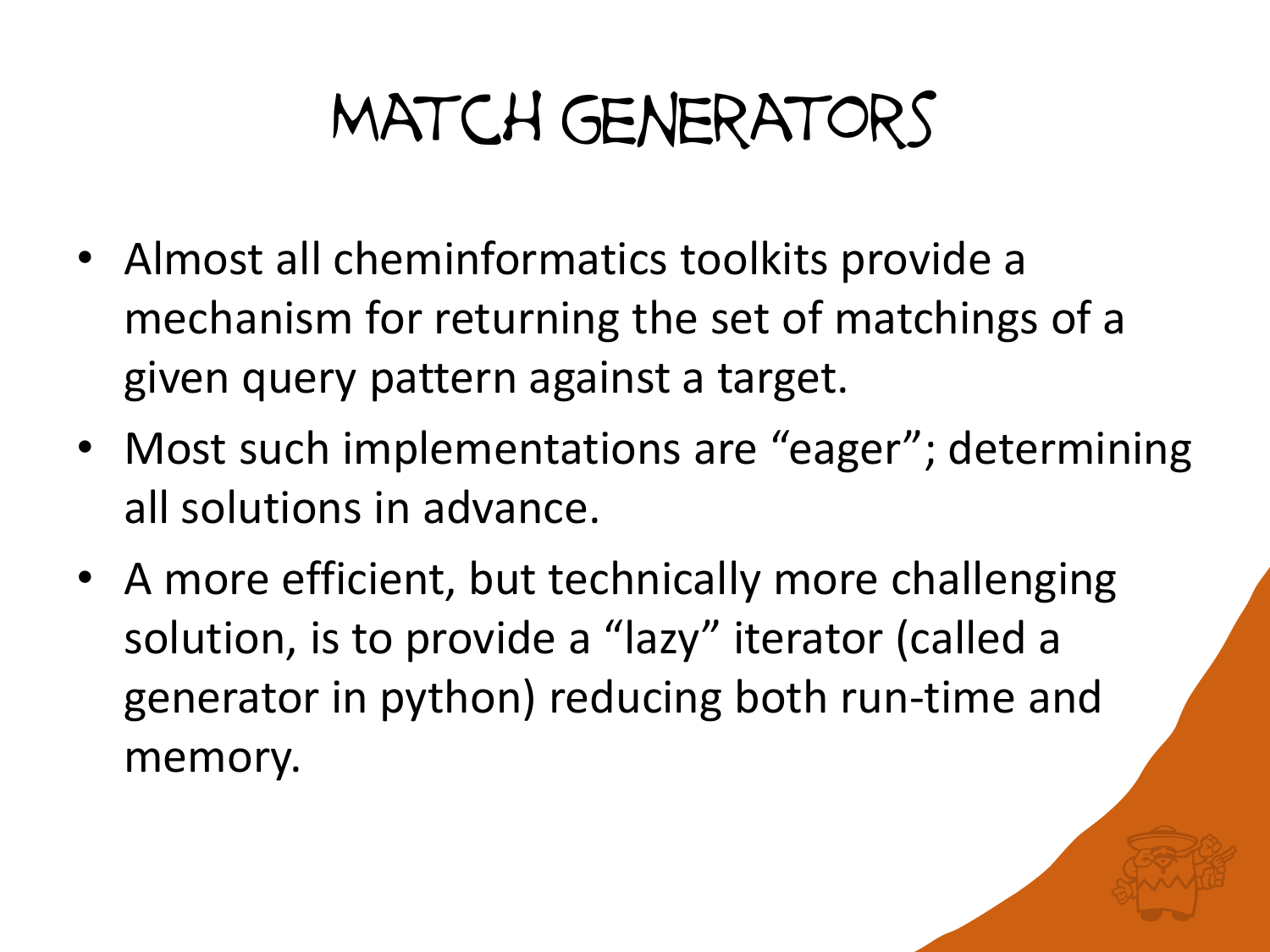# Tripos Sybyl atom types

# Carbon atom types

| [#6+]                                           | C.cat           |
|-------------------------------------------------|-----------------|
| c                                               | C.ar            |
| $\lceil \zeta(C#^*) , \zeta(C(=^*) =^*) \rceil$ | $C.\mathsf{sp}$ |
| $C = *$                                         | $C.\text{sp2}$  |
| [#6]                                            | $C.\text{sp3}$  |
|                                                 |                 |

#Oxygen atom types  $[$(OC=O), $(O=CO)]$   $O.co2$  $O=$ \* 0.2 [#8] O.3

# Nitrogen atom types  $[nX2]$  N.ar [#7X4] N.4 NC=[O,S] N.am  $[NX2] = *$  N.2  $[\$(N=*)$ , $\$(N^*=*)$ , $\$(Na)$ ,n] N.pl3 [#7] N.3

# Hydrogen atom type  $[H1]$  H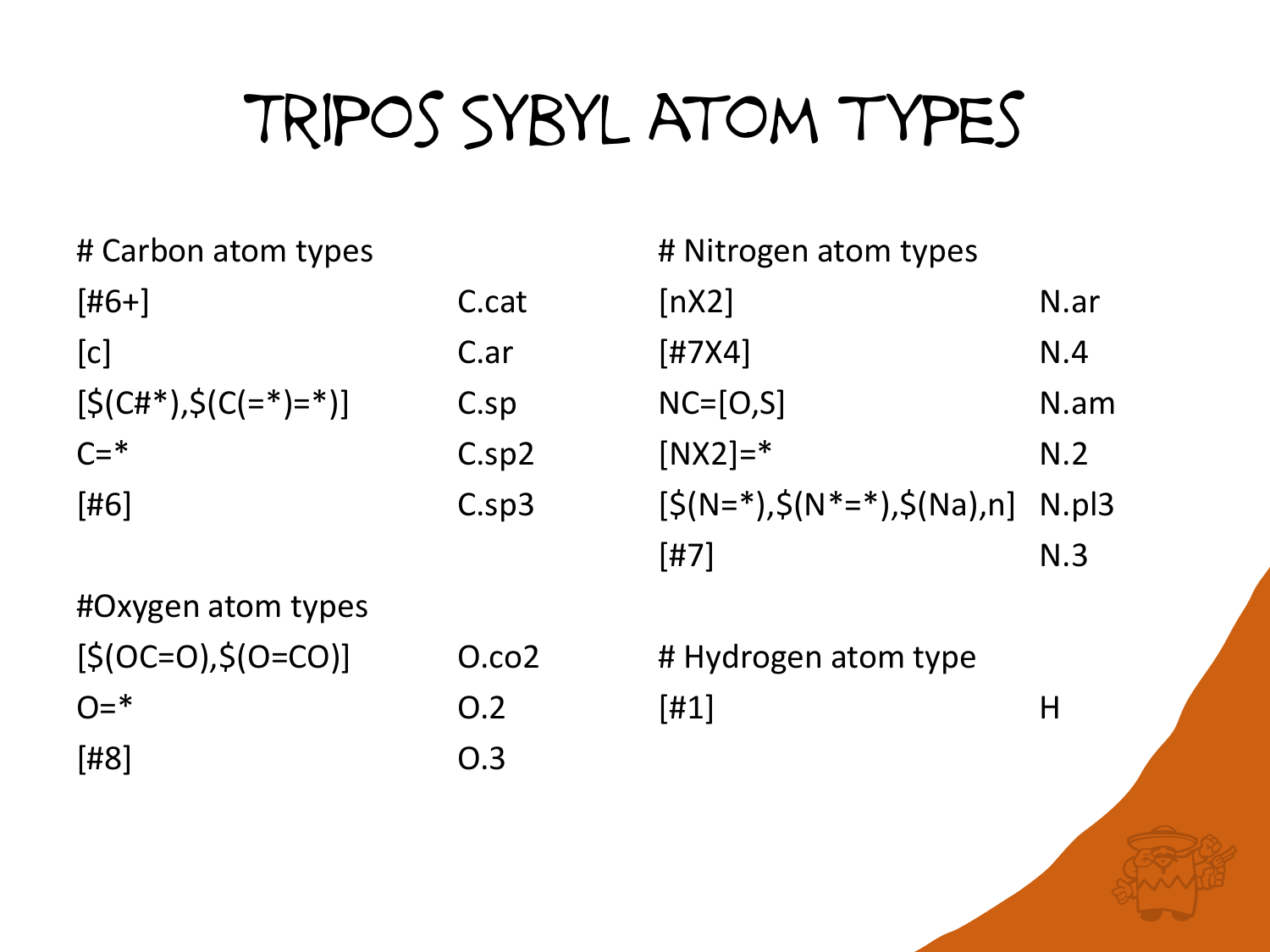## Merck mmff94 atom types

• Halgren's MMFF94 forcefields use 216 atom types internally [96 external atom types]

| $[OX1]=[H6]^\sim[H7]$ | O=CN    |
|-----------------------|---------|
| $[OX1]=[H6]^\sim[H8]$ | O=CO    |
| $[OX1]=[H6]^\sim[H6]$ | O=CR    |
| $[OX1] = [#6]$        | $O=C$   |
| $[OX1]=[#7]$          | O=N     |
| $[OX1] = S = *$       | $O=$ S= |
| $[OX1]=S$             | O=S     |

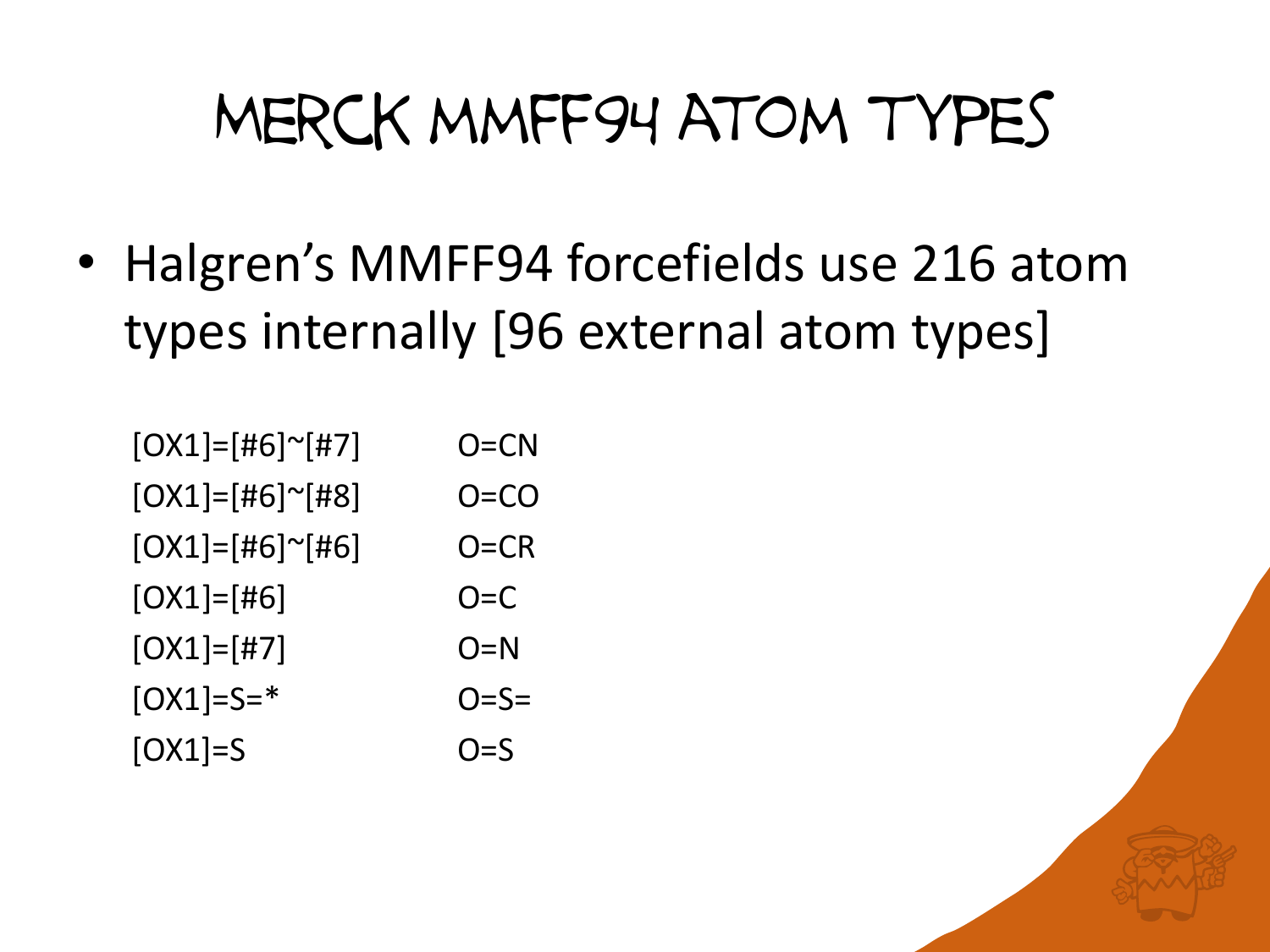# Iupac suffix atom types

• OpenEye's Lexichem internally uses a system of  $\sim$ 1034 atom types for determining the principal suffix during IUPAC name generation.

 $[CX3] (= [OX1]) - [OX1-]$  carboxylate [CX3](=[OX1])-[OHX1] carboxylic acid [CX3](=[OX1])-[OX2] carboxylic acid ester [CX3](=[OX1])-[NX3] amide [CX3](=[OX1])-[NX3]-[NX3] hydrazide [CX3H]=[OX1] aldehyde [CX3H0]=[OX1] ketone [OHX1]-[#6] alcohol

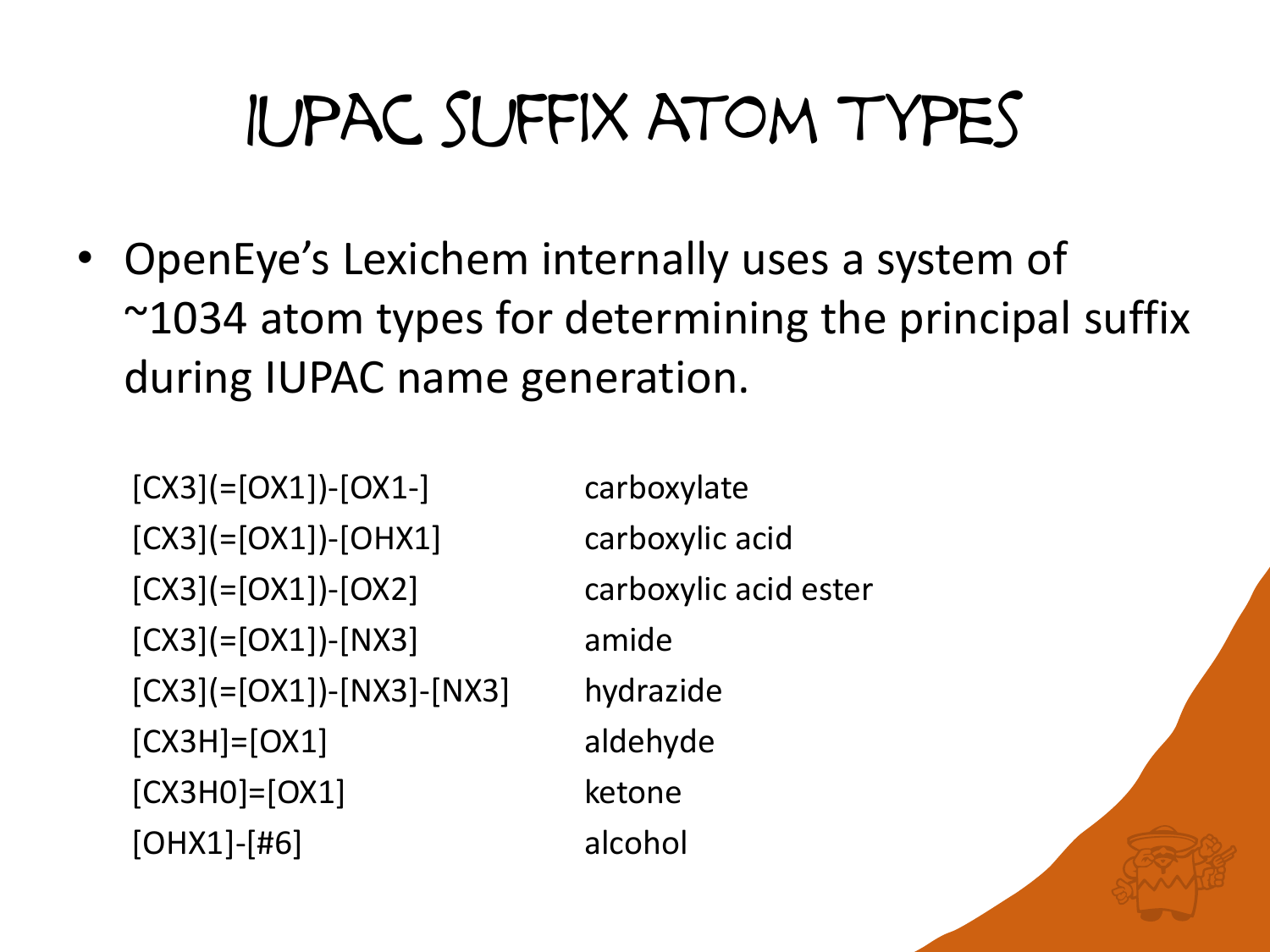## Morgan matching

- An efficient way of matching multiple suitable acyclic patterns is to use a method much like Morgan's algorithm for canonical graph labels.
- In a first pass each vertex is assigned an atom type based purely on its constitution.
- In subsequent passes, each atom's type is updated based on its type and the types of its neighbours.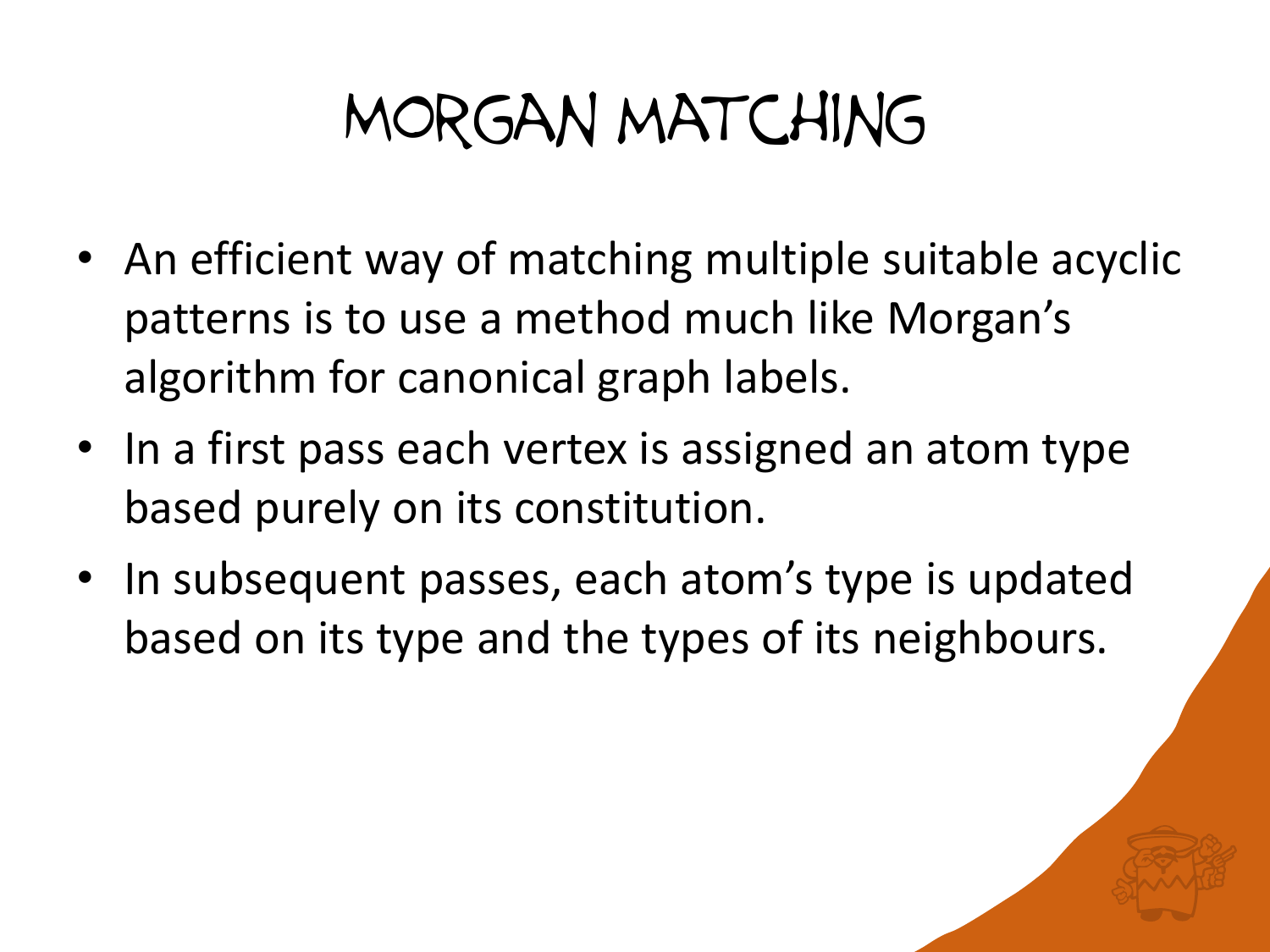## Morgan matching in lexichem

- In a first pass, atoms are assigned: 1 for [CX3], 2 for  $[OX1H0]$ , 3 for  $[OX1H1]$ , 4 for  $[NX3]$  and so on.
- In a second pass, the types of neighbours are used to update types: such that 1s can become 5 if they have neighbours of types 2 and 3, 6 if they have 2 and 4, and 4s can become 7s if they have a nbor of type 4.
- In a third pass, amides (type 6) can become type 8 (hydrazides) if they have a nbor of type 7 (hydrazine).
- All 1034 atom types are fully assigned in four passes.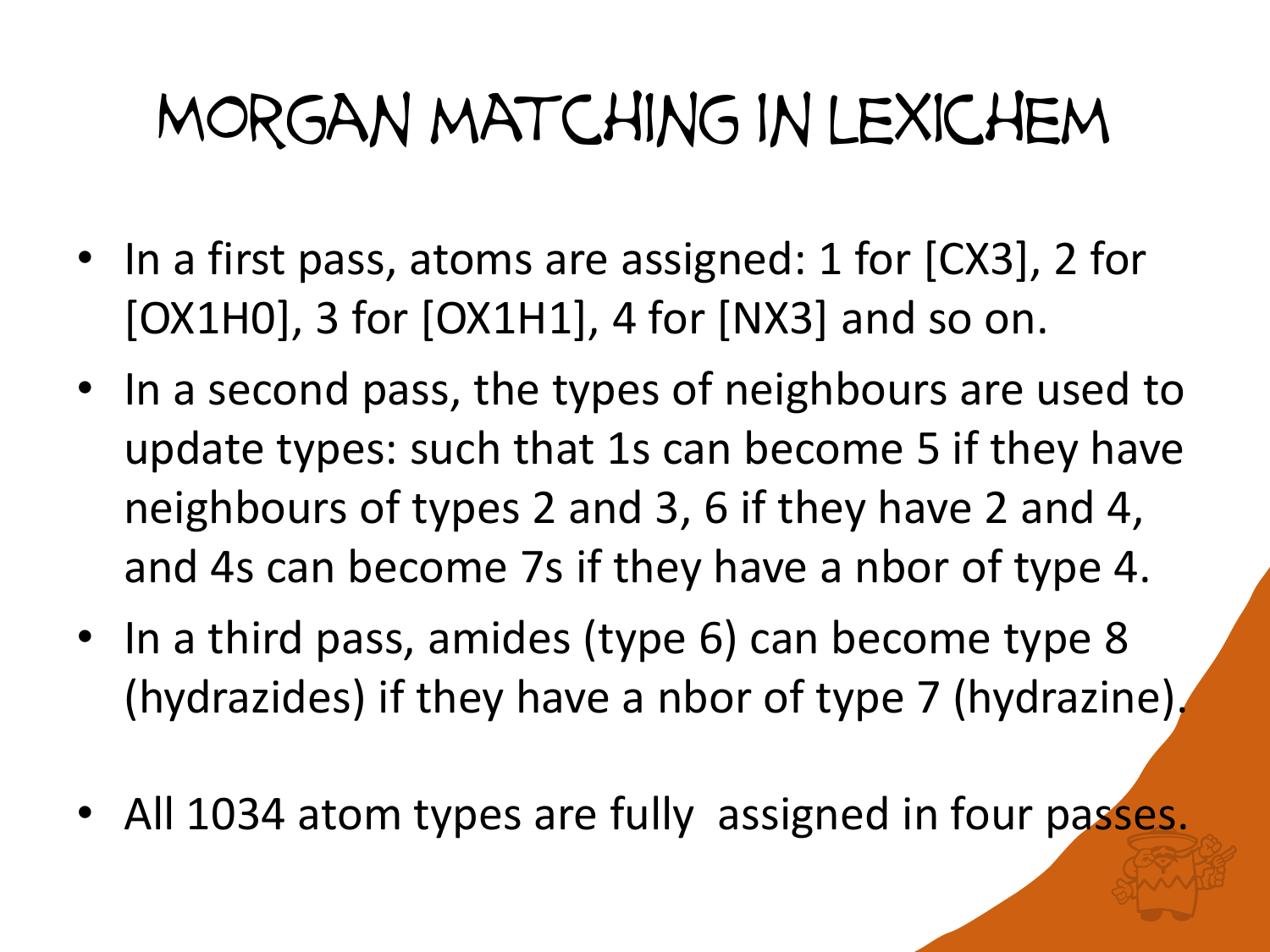# Morgan matching & Backtracking

- Iterative Morgan matching can work well for suitable acyclic patterns but is insufficient for ring matching.
- However, hybrid algorithms that combine MM with regular backtracking offer performance advantages.
- Consider the problem of searching for steroids.
- SMILES: C1CCC2C1CCC3C2CCC4CCCCC34
- SMARTS: [#6R2]~1~[#6R2]~[#6R2]~[#6R3]~2~[#6R3] ~1~[#6R2]~[#6R2]~[#6R3]~3~[#6R3]~2~[#6R2] ~[#6R2]~[#6R3]~4~[#6R2]~[#6R2]~[#6R2]~[#6R2] ~[#6R3]~3~4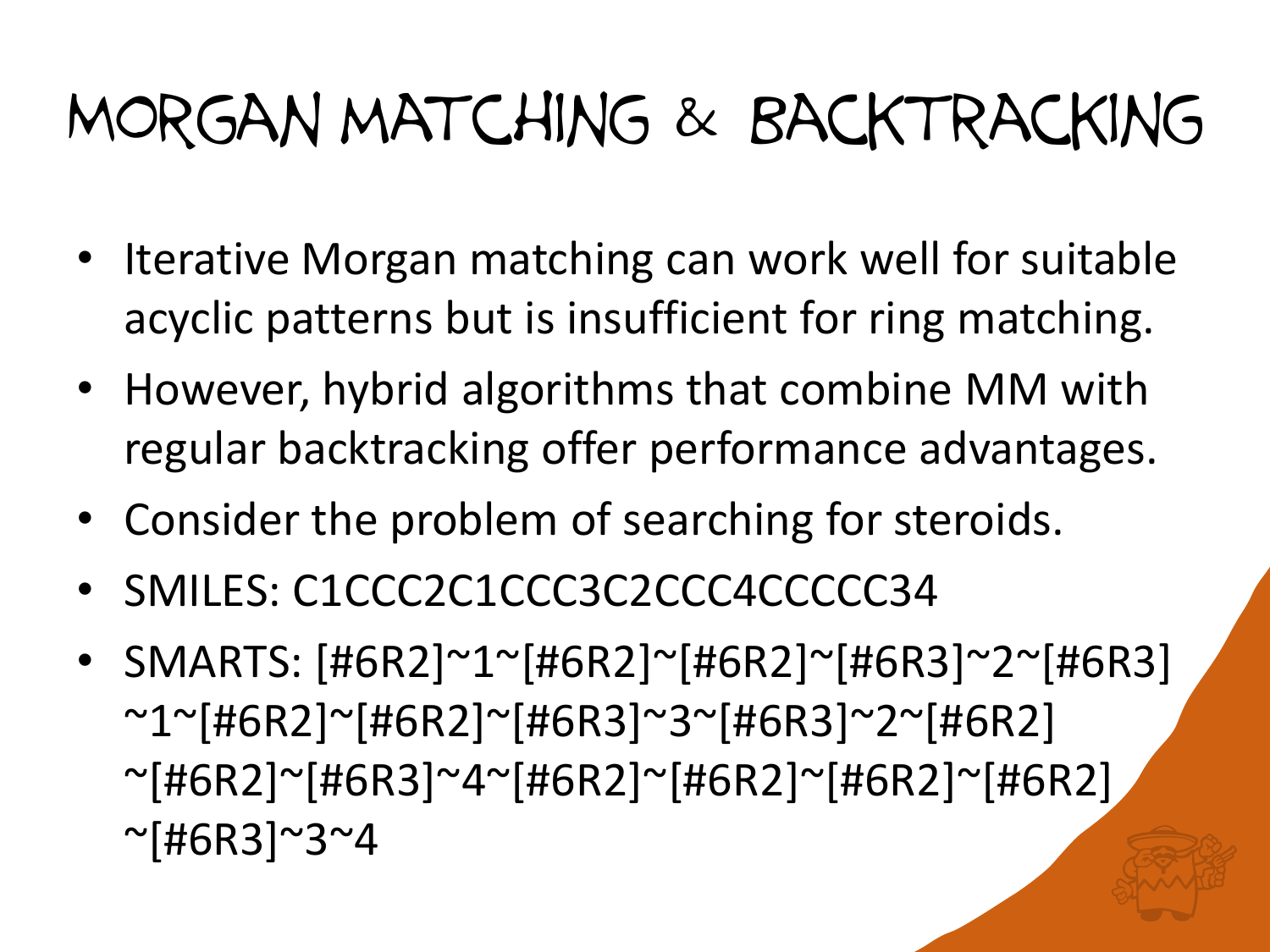#### STEROID FIRST PASS

2x11 3x6



 $2(2,2) \rightarrow 4$   $2(2,3) \rightarrow 5$  $3(2,2,3) \rightarrow 6$   $3(2,3,3) \rightarrow 8$ 

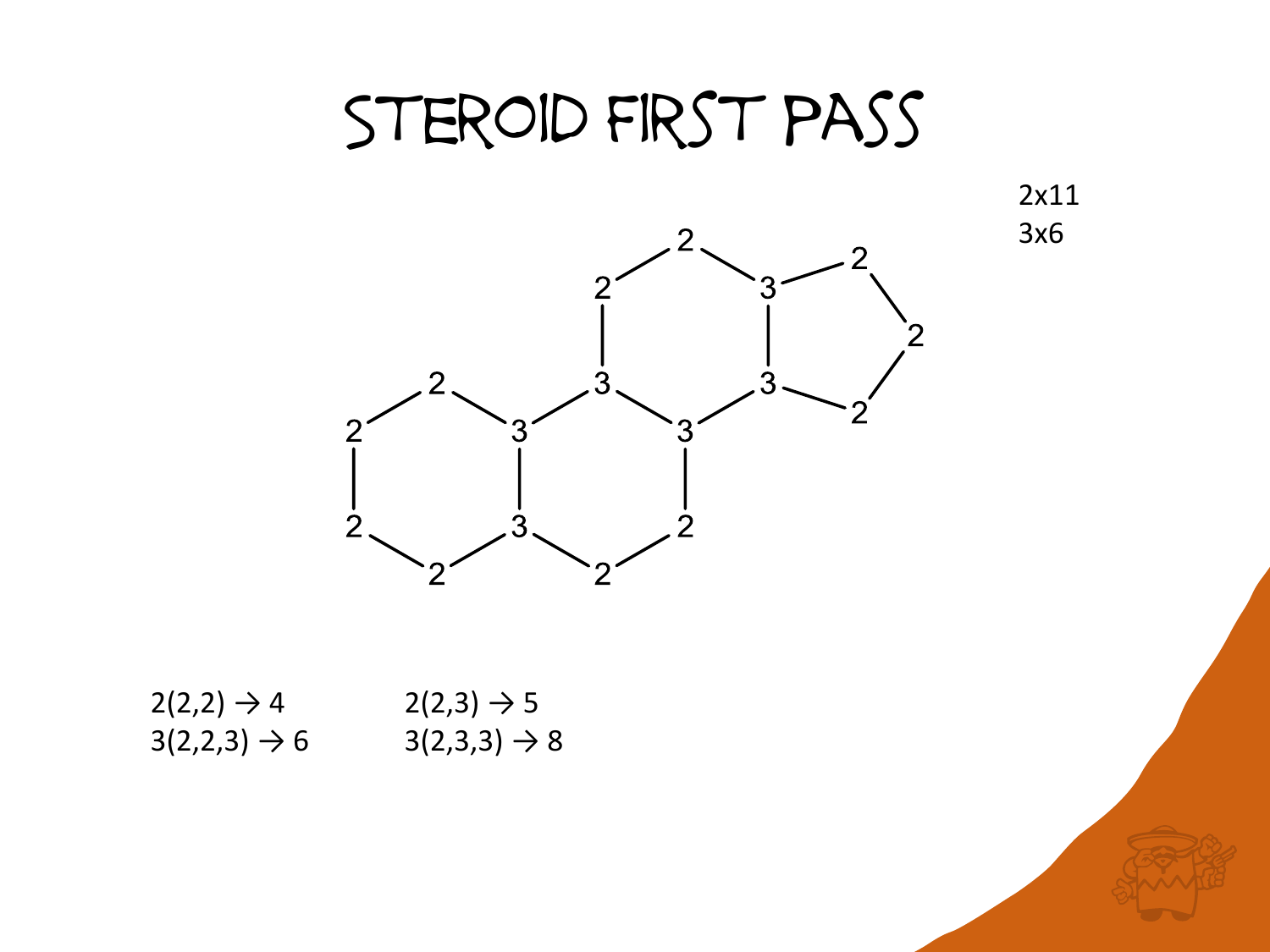### Steroid second pass

4x3



 $4(4,5) \rightarrow 8$   $4(5,5) \rightarrow 9$  $5(4,6) \rightarrow 10$   $5(4,7) \rightarrow 11$   $5(5,6) \rightarrow 12$   $5(5,7) \rightarrow 13$  $6(5,5,7) \to 14$  $7(5,6,7) \rightarrow 15$   $7(5,7,7) \rightarrow 16$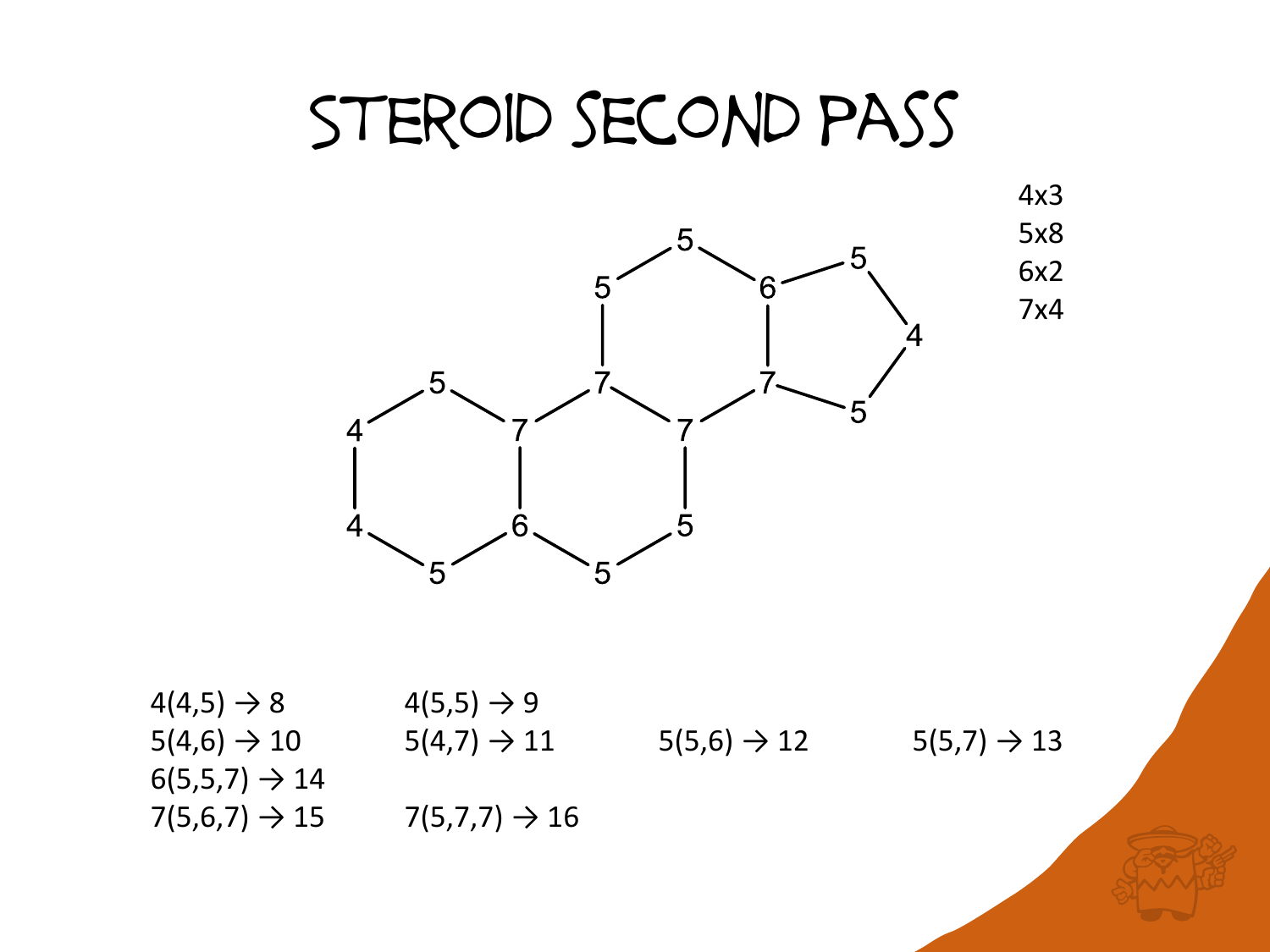#### Steroid third pass



 $4(4,5) \rightarrow 8$   $4(5,5) \rightarrow 9$  $5(4,6) \rightarrow 10$   $5(4,7) \rightarrow 11$   $5(5,6) \rightarrow 12$   $5(5,7) \rightarrow 13$  $6(5,5,7) \to 14$  $7(5,6,7) \rightarrow 15$   $7(5,7,7) \rightarrow 16$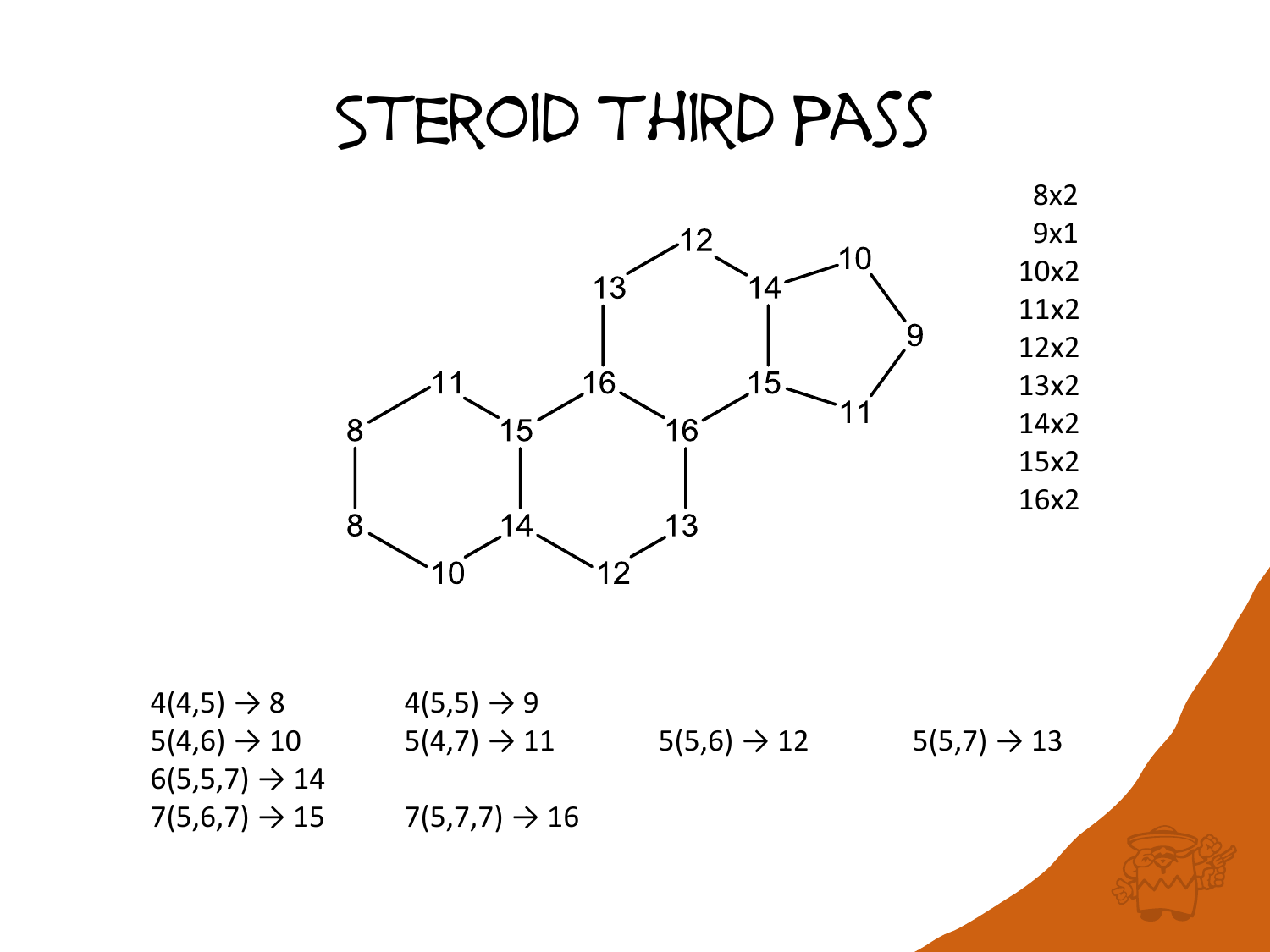#### Ecfp ATOM type hierarchy

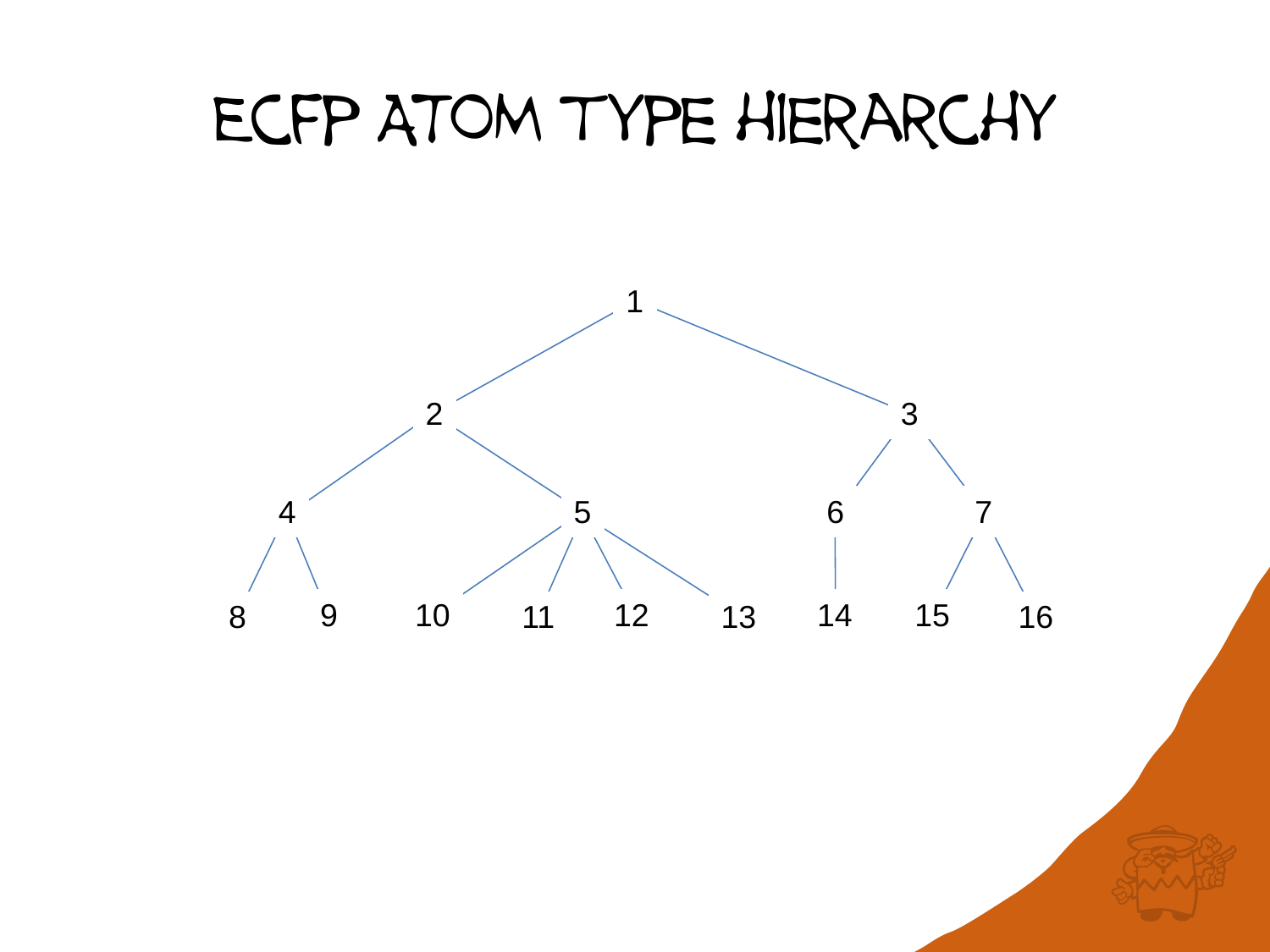# Mdl maccs 166-bit keys

- MDL's public key set of 166 substructure fragments is widely used in 2D similarity and clustering applications.
- OpenBabel, RDKit, CDK and others distribute the set of 164 SMARTS patterns corresponding to each bit of the binary fingerprint.
- For an excellent discussion on "MACCS SMARTS pattern definitions" see Andrew Dalke's post at

<http://www.mail-archive.com/rdkit-discuss@lists.sourceforge.net/msg01727.html>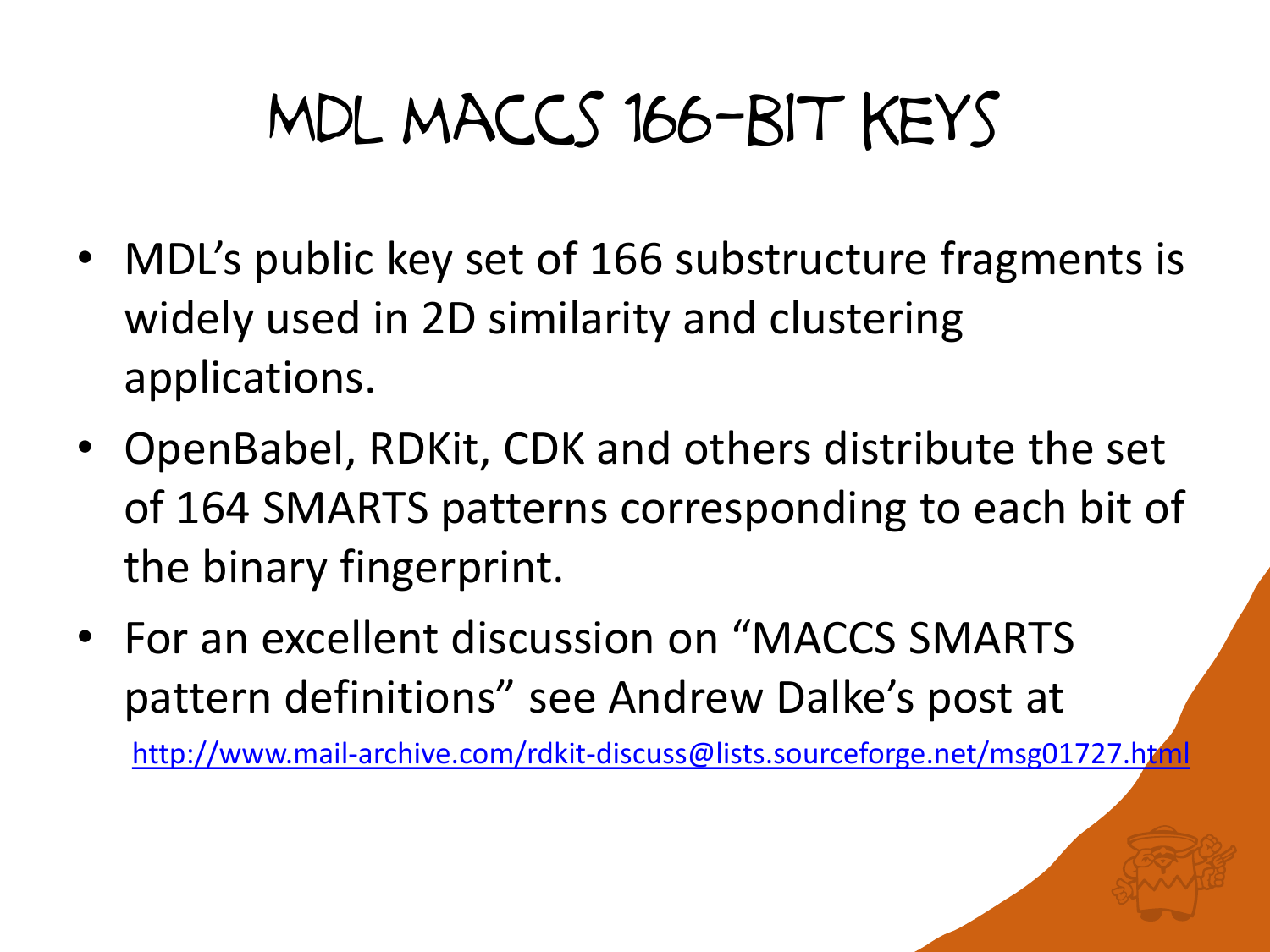# Mdl 166-bit maccs keys

- 150 regular patterns, 8 atom pattern counts and 6 complex pattern counts.
- Relationships between patterns non-obvious
	- BIT 137 (HETEROCYCLE) [IC;Ic;R]
	- $-$  BIT 120 (HETEROCYCLIC ATOM  $> 1$ ) [!#6;R]
- Counting semantics is unusual
	- $-$  BIT 127 (A\$A!O > 1)  $[#8]$ !@\*@\*  $\rightarrow$   $[#8]$ !@[R]
- Monoatomic vs. polyatomic SMARTS  $-$  BIT 112 (AA(A)(A)A)  $* \sim^* (\sim^*) (\sim^*) \sim^* \rightarrow$  [!D0!D1!D2!D3] Not the same as [X4] or [D4]!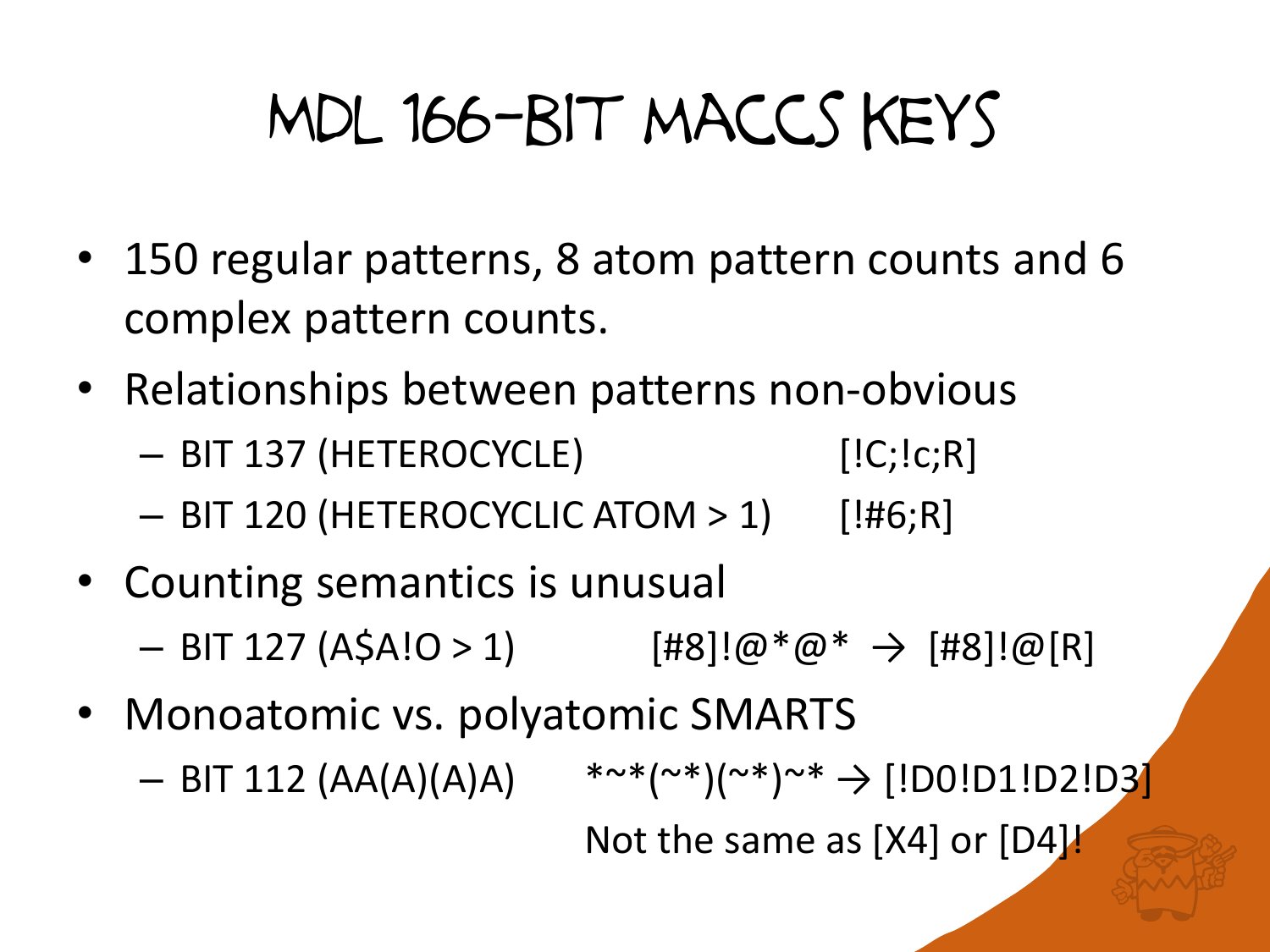# Maccs element bits

- 20 bits may trivially be set using a table or by "switch"ing on the atomic number of the atom
	- BITS 2 (ATOMIC NO > 103), 3 (GROUPS IVA, VA and VIA), 4 (ACTINIDES), 5 (GROUPS IIB and IVB), 6 (LANTHANIDES), 7 (GROUPS VB, VIB and VIIB), 9 (GROUP VIII), 10 (GROUP IIA), 12 (GROUP IB and IIB), 18 (GROUP IIIA), 20 (SI), 27 (I), 29 (P), 35 (GROUP IA), 42 (F), 46 (BR), 88 (S), 103 (CL), 161 (N) and 164 (O).
- But with a switch statement, BIT 134 (HALOGEN), defined as [F,Cl,Br,I] can also be handled, by setting multiple bits for some elements.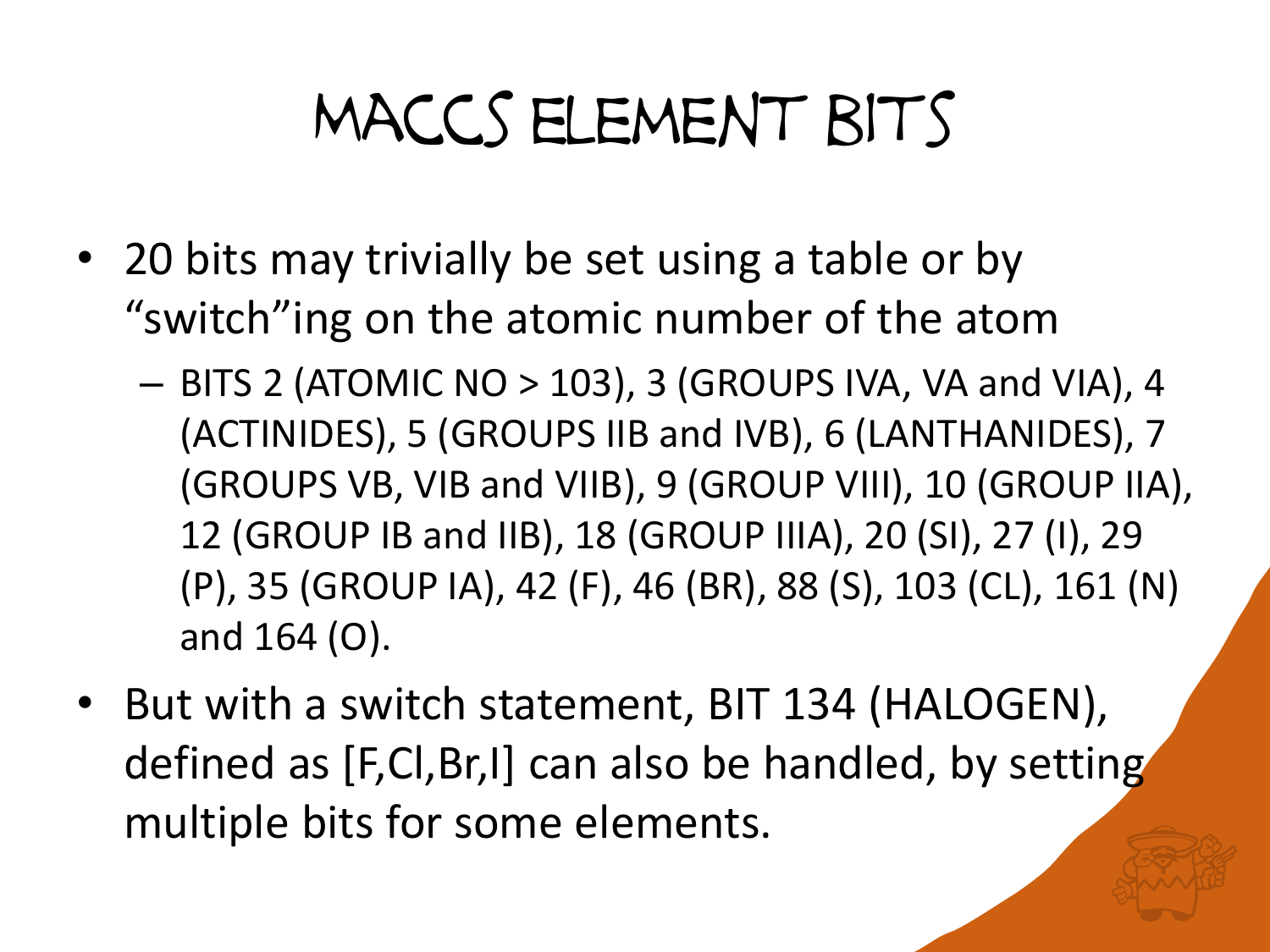# Maccs bond bits #1

- For asymmetric single bond SMARTS patterns it is more efficient to match the rarer side first.
	- BIT 24: [#7]-[#8] (9%) is faster than [#8]-[#7] (13%)
	- BIT 31: [F,Cl,Br,I]~[!#6!#1] (2.4%) than [!#6!#1]~[F,Cl,Br,I] (27%)
	- $-$  BIT 33: [#16] $\sim$ [#7] (1.5%) is better than [#7] $\sim$ [#16] (9%)
	- BIT 67: [#16]~[!#6!#1] (1.5%) than [!#6!#1]~[#16] (27%)
	- $-$  BIT 119:  $[#7] = * (9%)$  is better than  $*=[#7]$  (100%)
	- BIT 157: [#8]-[#6] (13%) is better than [#6]-[#8] (73%)
	- BIT 158: [#7]-[#6] (9%) is better than [#6]-[#7] (73%)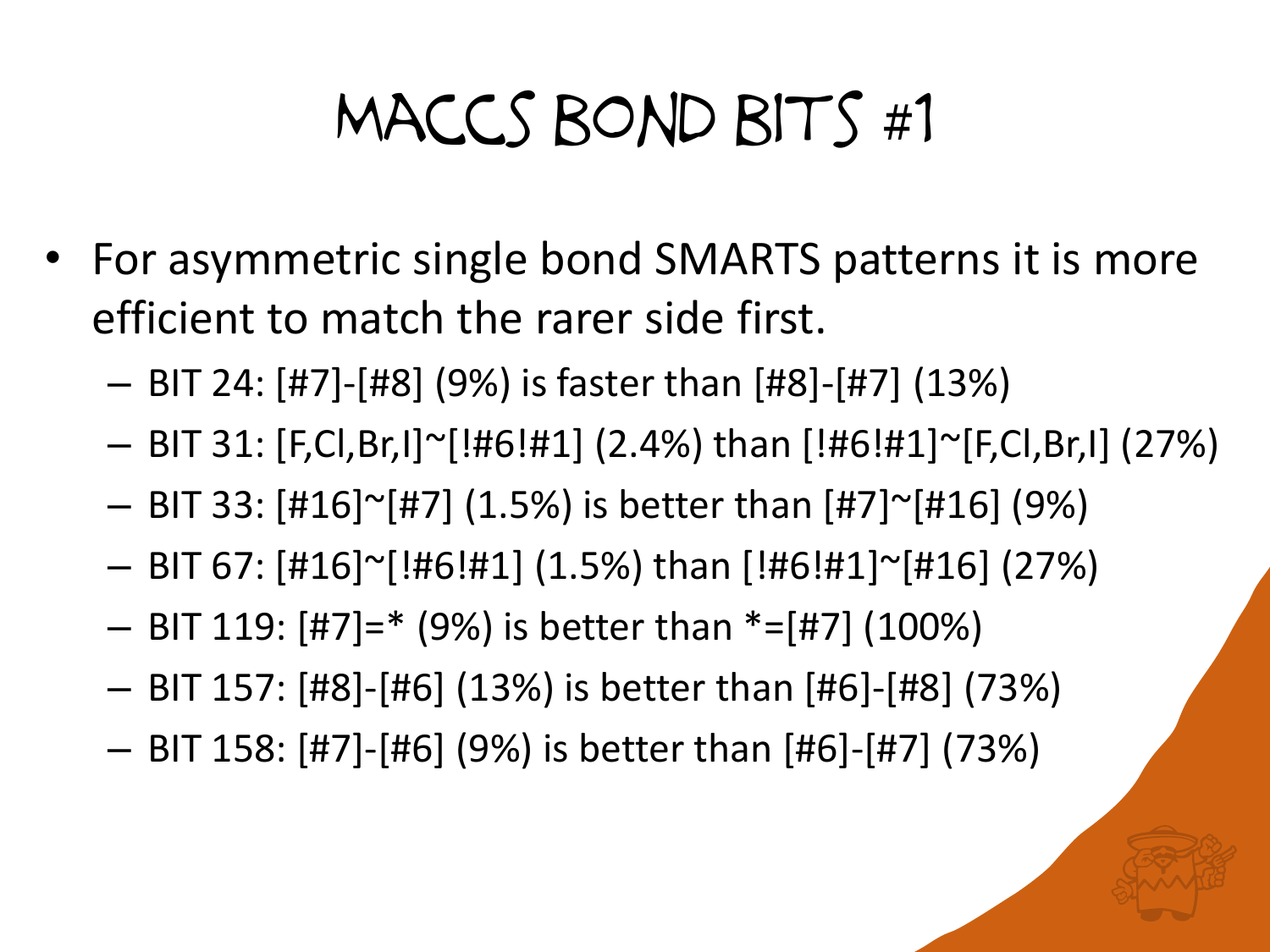# Maccs bond bits #2

- Sometimes its is more efficient to start the search from a bond rather than an atom.
- BIT 41 (CTC): [#6]#[#6]
	- 1. Loop over all atoms for carbons (3.9M/5.4M) then search for adjacent triple bonds (20K/9.0M).
	- 2. Loop over all bonds for triples (18K/5.7M) then check both ends for being carbons.
- Likewise for BIT 41 (CTN): [#6]#[#7]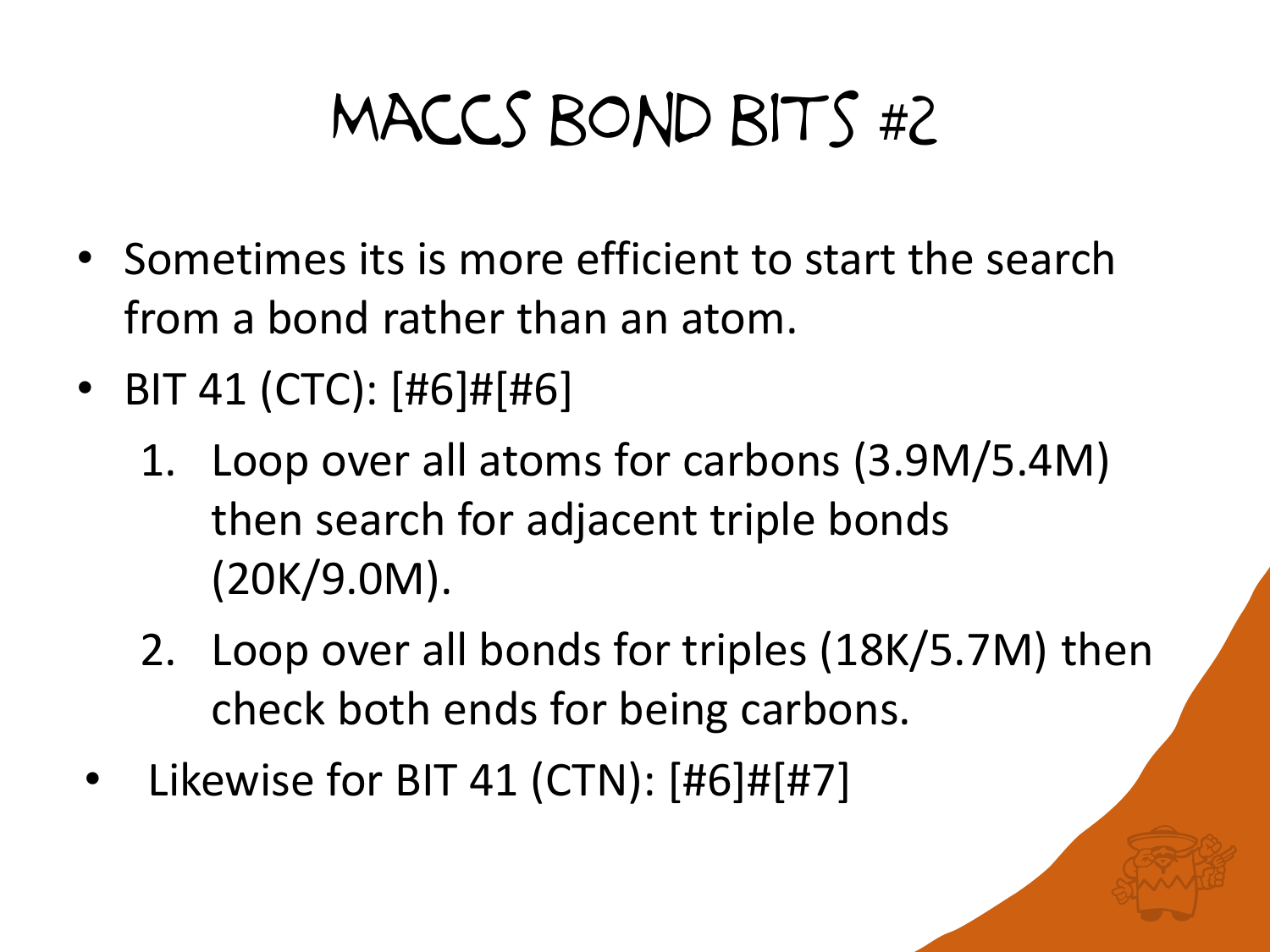# To count or not to count #1

- Theoretically its is more efficient to count (single atom) patterns than repeat them multiple times in the SMARTS string.
- Consider BIT 140 (O>3): [#8].[#8].[#8].[#8]
- This should be more efficient as count([#8]) > 3.
- The first scans a molecule with 3 oxygens 16 times!
- Alas as mentioned earlier poor implementations of "count" may always allocate memory proportional to the number oxygens in the molecule (think protein!)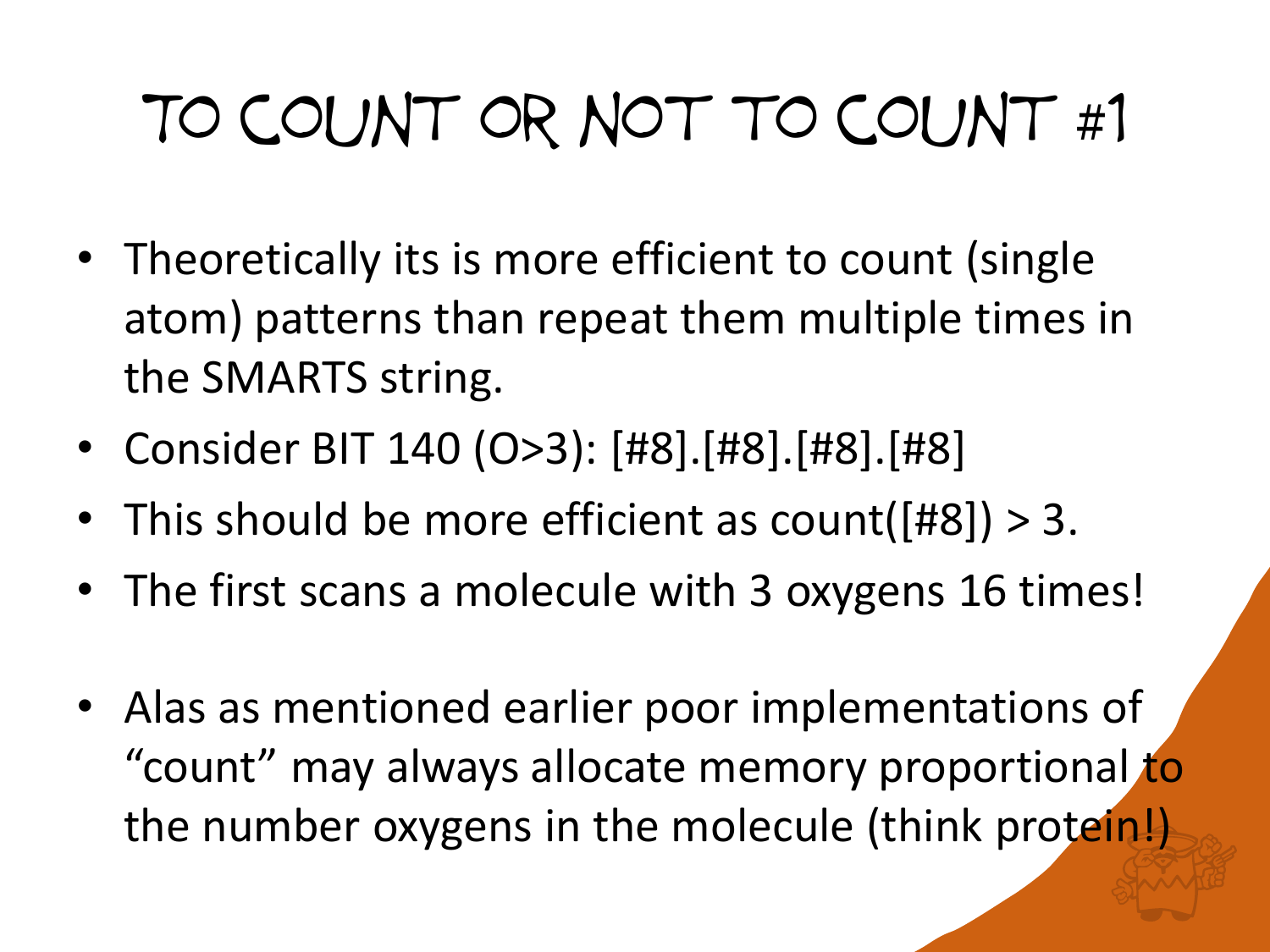# To count or not to count #2

- For (polyatomic) SMARTS the book keeping associated with checking "unique" matches may significantly impact performance.
- However sometimes it is possible/beneficial to transform "unique" counts into "exhaustive" counts.
- BIT 130 (QQ > 1):  $[!#6!#1]$ <sup>~</sup> $[!#6!#1]$
- In this case, it is possible and faster to eliminate the duplicate checking for ucount( $[!#6!#1]$ <sup>~</sup> $[!#6!#1]$ ) > 1 and instead test for count( $[!#6!#1]~$ [!#6!#1]) > 2.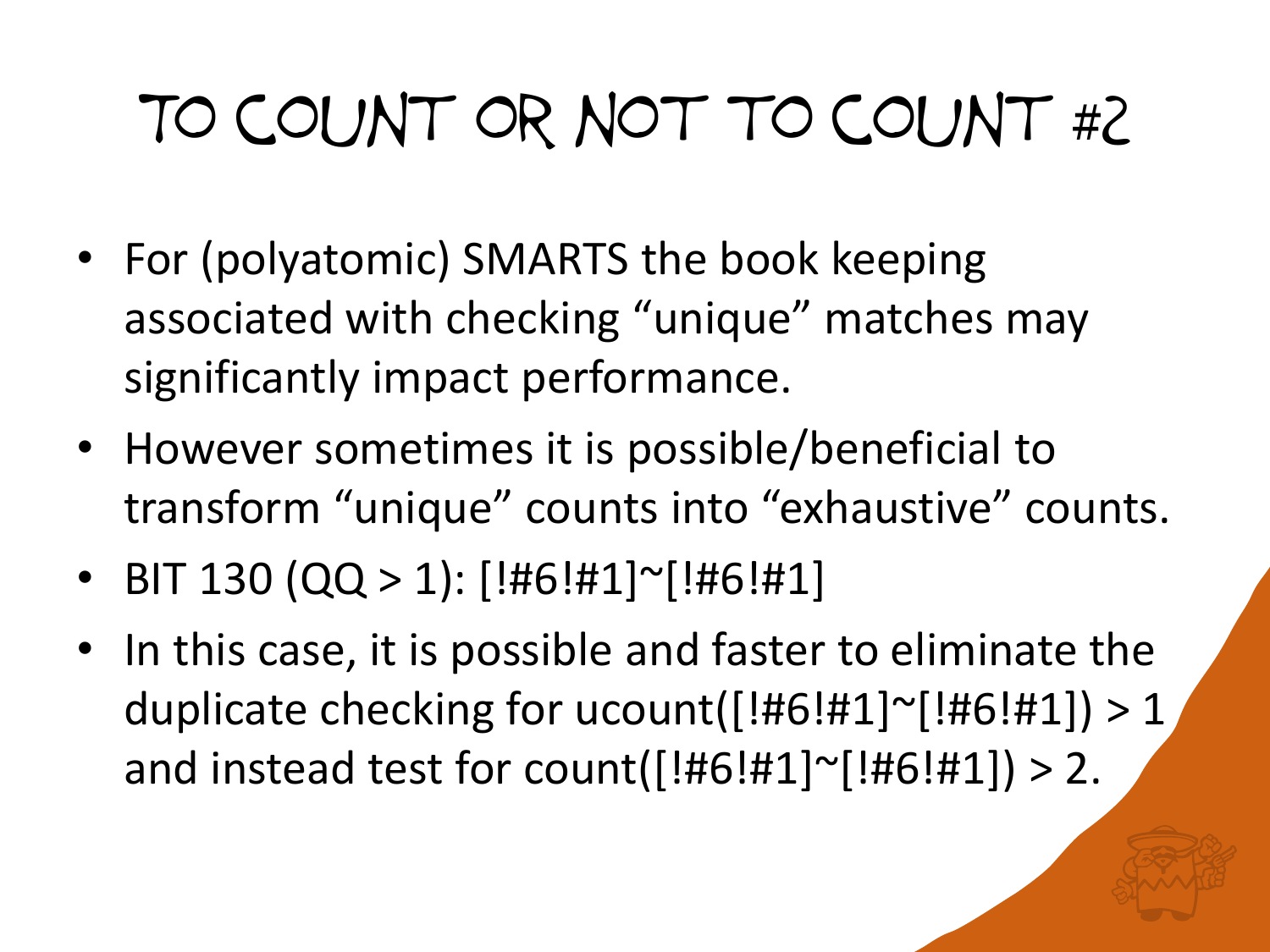# Unique atoms vs unique bonds

- Most subgraph isomorphism implementations provide a method of returning back matches that are atom unique.
- However there are applications that require the set of bond unique subgraphs, which isn't the same.

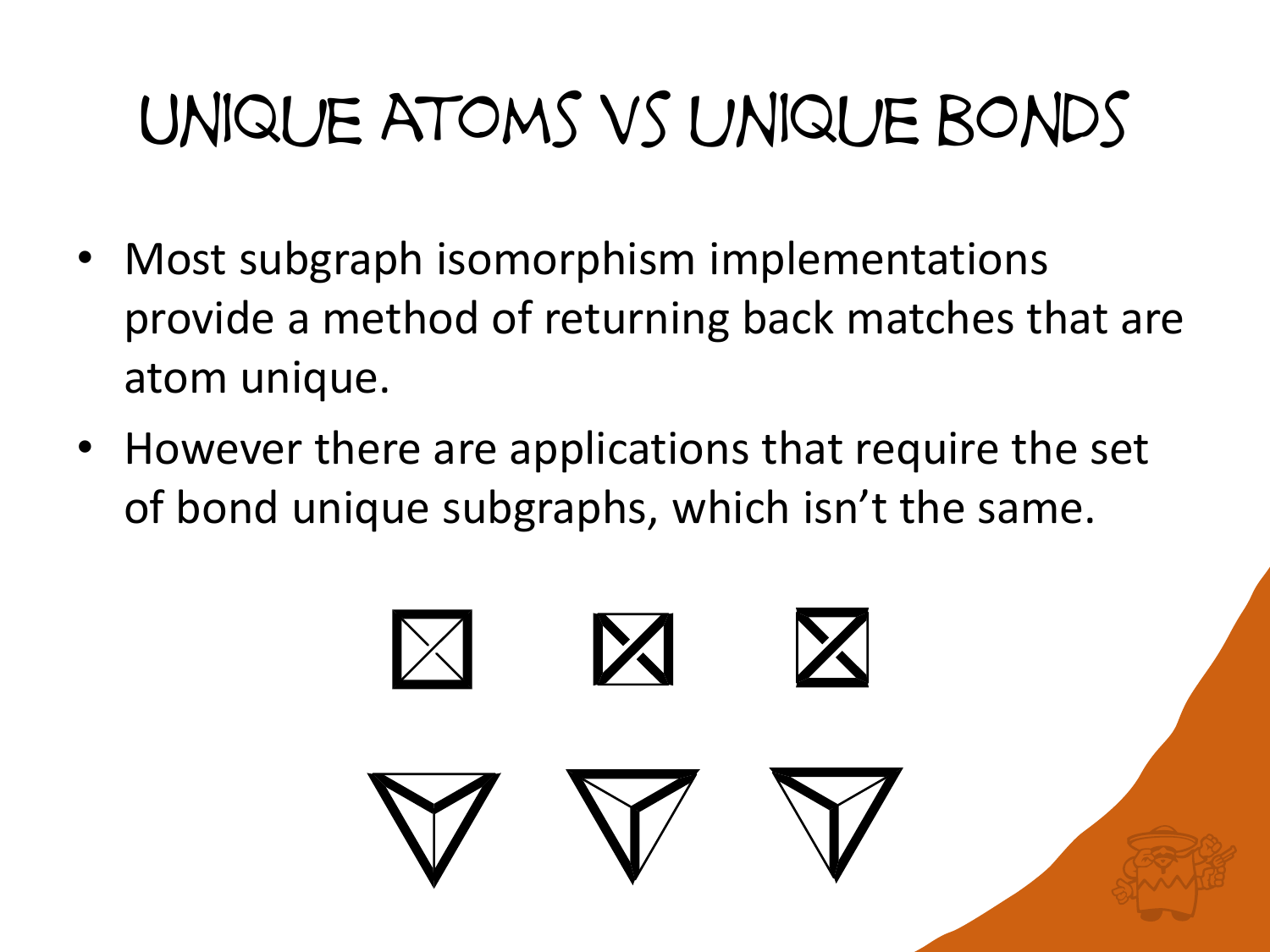# Maccs ring bits

- A significant fraction of time is spent on the ring bits
	- BITS 22 (3M RING), 11 (4M RING), 96 (5M RING), 163 (6M RING), 19 (7M RING) and 101 (8M RING).
- How a ring SMARTS is expressed affects performance
	- $-$  \*~1~\*~\*~\*~1 Poor
	- $*@1@*@*@*@1$  Good
	- [R]~1~[R]~[R]~[R]~1 Better
	- $[R]@1@*@*@*@1$  Best
- However the most significant improvements come from matching these ring patterns simultaneously.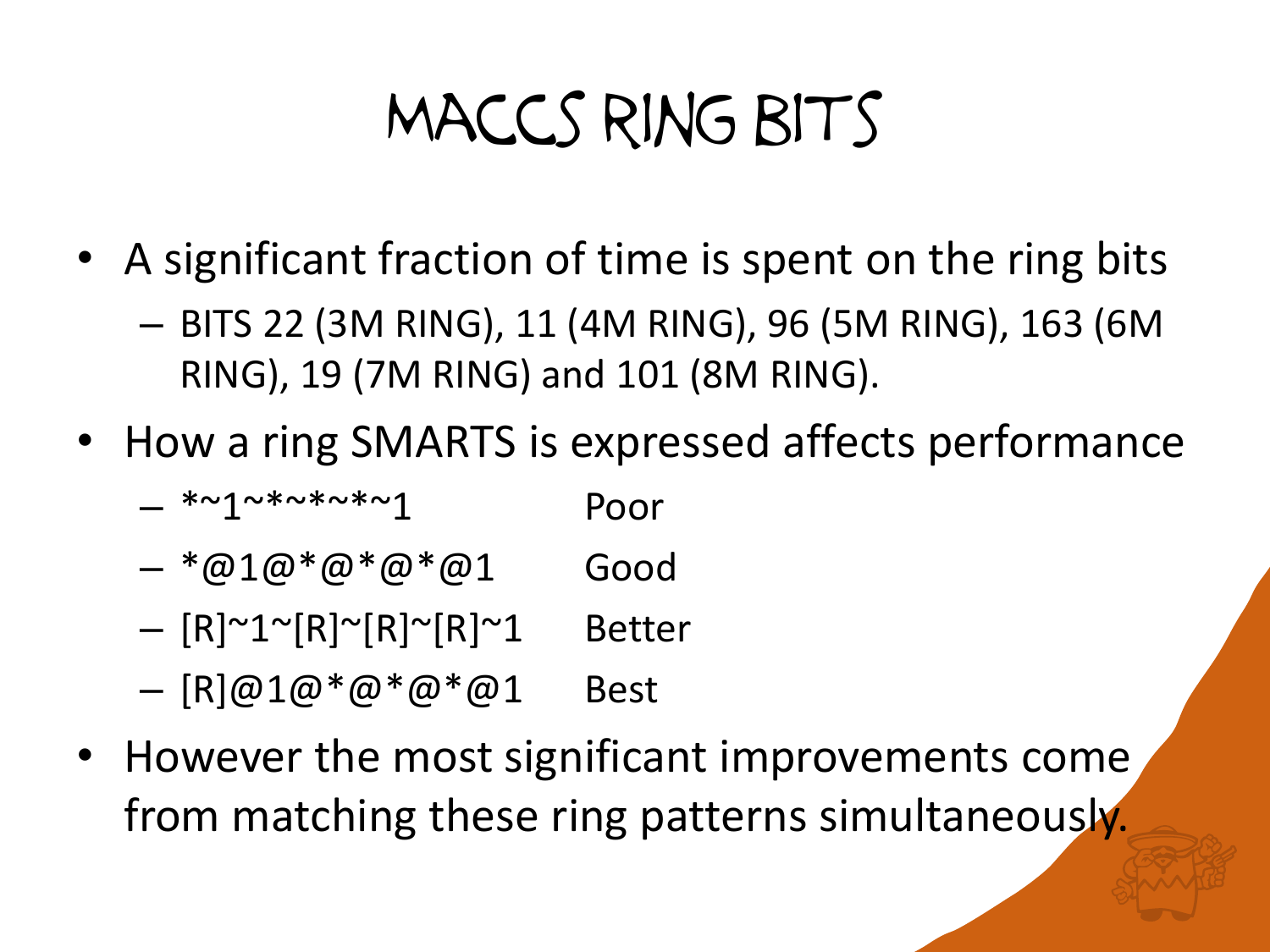## Maccs fingerprinting times

| Implementation         | <b>Total</b> | <b>Match</b> |
|------------------------|--------------|--------------|
| File I/O               | 9.02s        |              |
| BIT 125 (AROM > 1)     | 9.54s        | 0.52s        |
| <b>Original SMARTS</b> | 226.21s      | 217.19s      |
| OpenEye Impl           | 216.11s      | 207.09s      |
| <b>Generated Impl</b>  | 115.37s      | 106.28s      |
| Speed-up               | 1.96x        | 2.05x        |

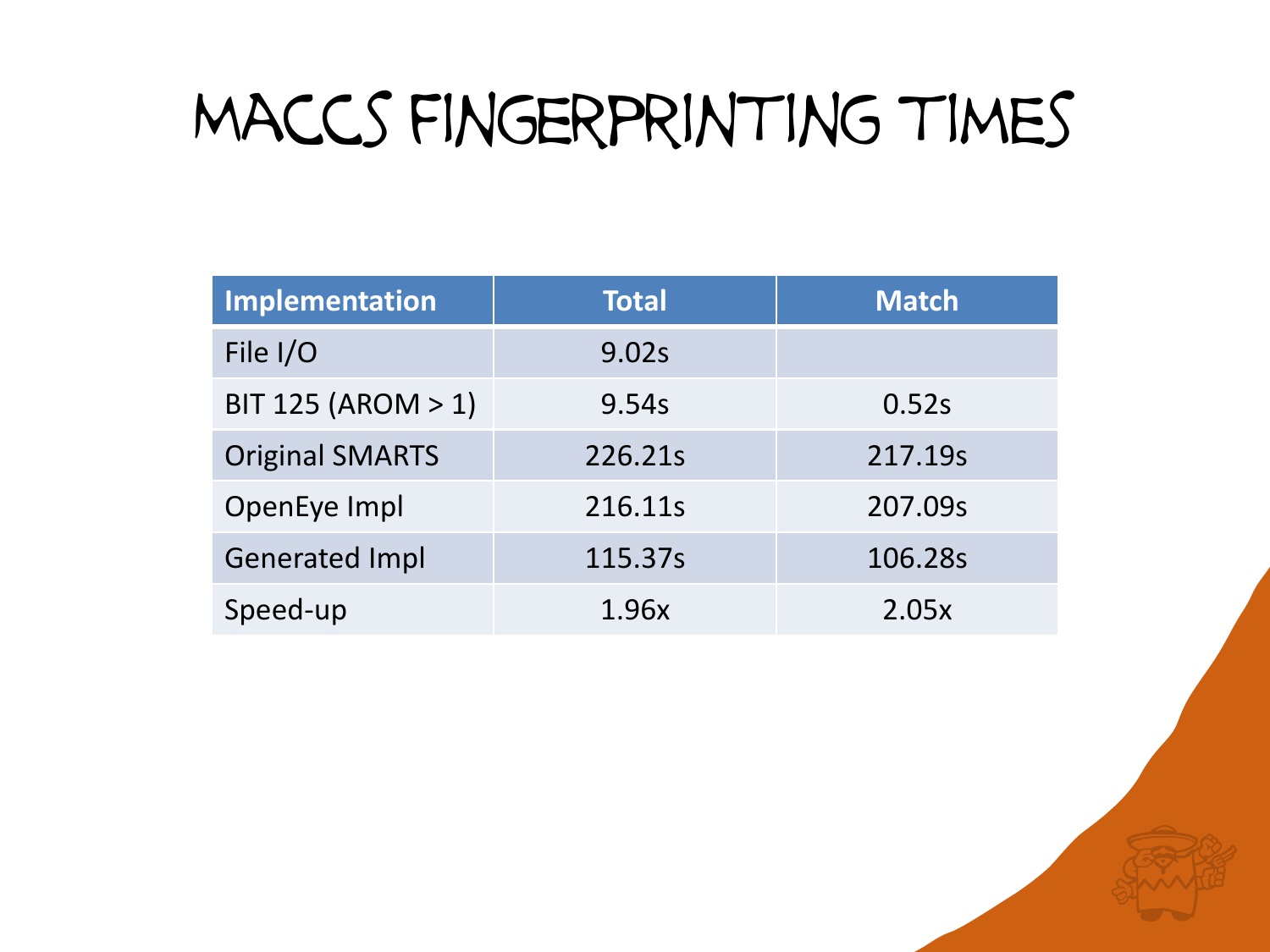# Derwent cpi codes

- A far more complex "fragment fingerprint" are the CPI codes used by Derwent/Thompson Reuters to index the "World Patent Index".
- These codes form the basis of WPI structure searching in STNExpress.
- CPI uses about 1080 substructure/fragment codes that can be assigned automatically.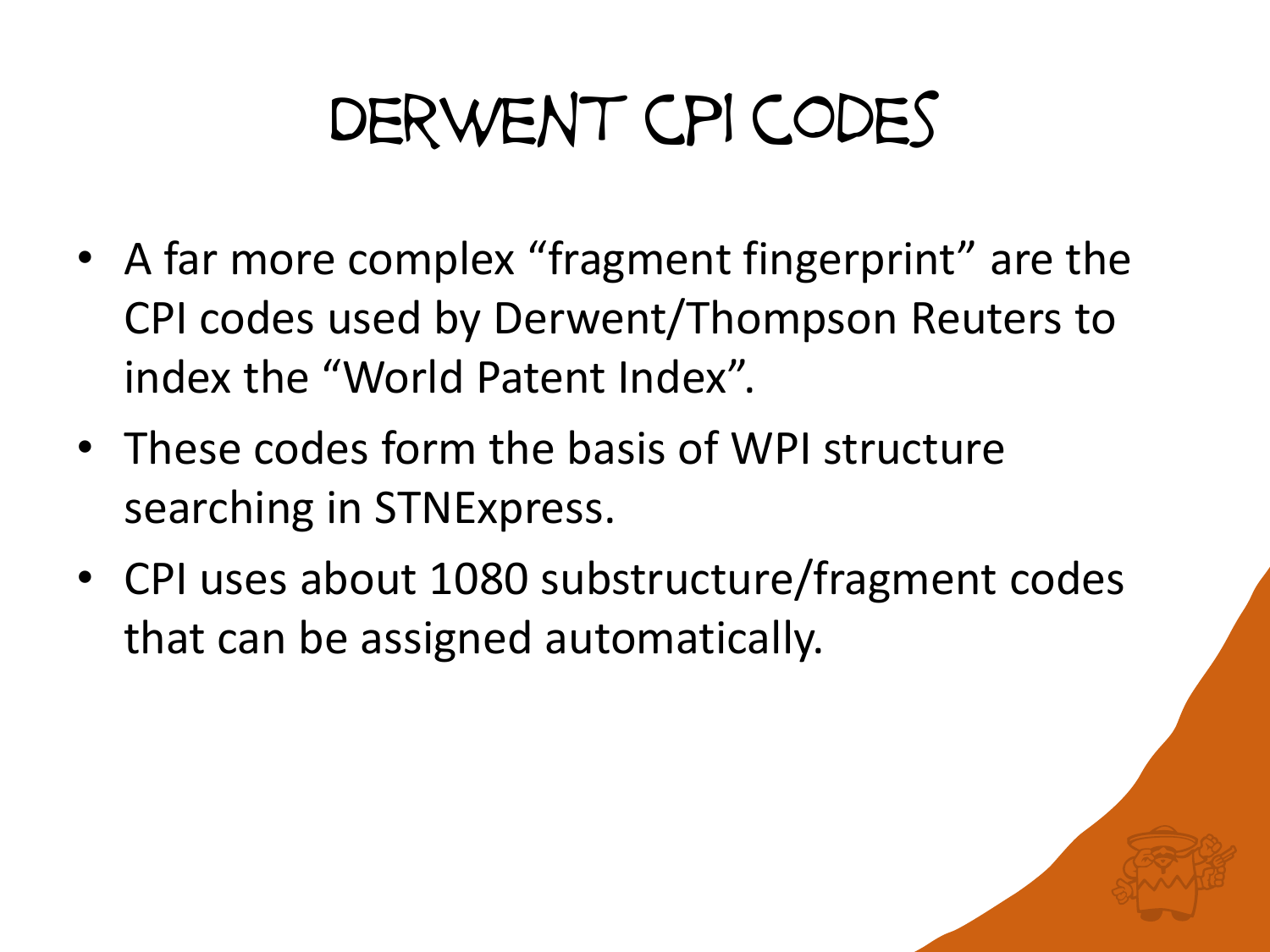## Cpi indexing example: ranitidine



- F012 Mono-heterocycle substituted at 2-position
- F015 Mono-heterocycle substituted at 5-position
- F111 5-Membered mono-heterocycle with 1 oxygen:  $C_4H_4O$ ; furan
- H102 Secondary amine (N-atom not in a ring)
- H103 Tertiary amine (N-atom not in a ring)
- H183 > 2 Amino groups bonded to C-atom of aliphatic group
- H381 1 Nitro group bonded to non-cyclic (aliphatic) C-atom
- H598 S-atom of thioether group bonded to C-atom of acyclic group (no ring atoms)
- H721 1 Unconjugated acyclic C=C
- $L640 N-C-U$  group (U is N, O, S, Se or Te)
- M211 Methane or methyl group
- M413 Organic with >=1 unfused heterocycles, but no fused heterocycles
- M521 Organic containing 1 unfused heterocyclic ring
- M540 Organic containing no non-aromatic carbocyclic rings.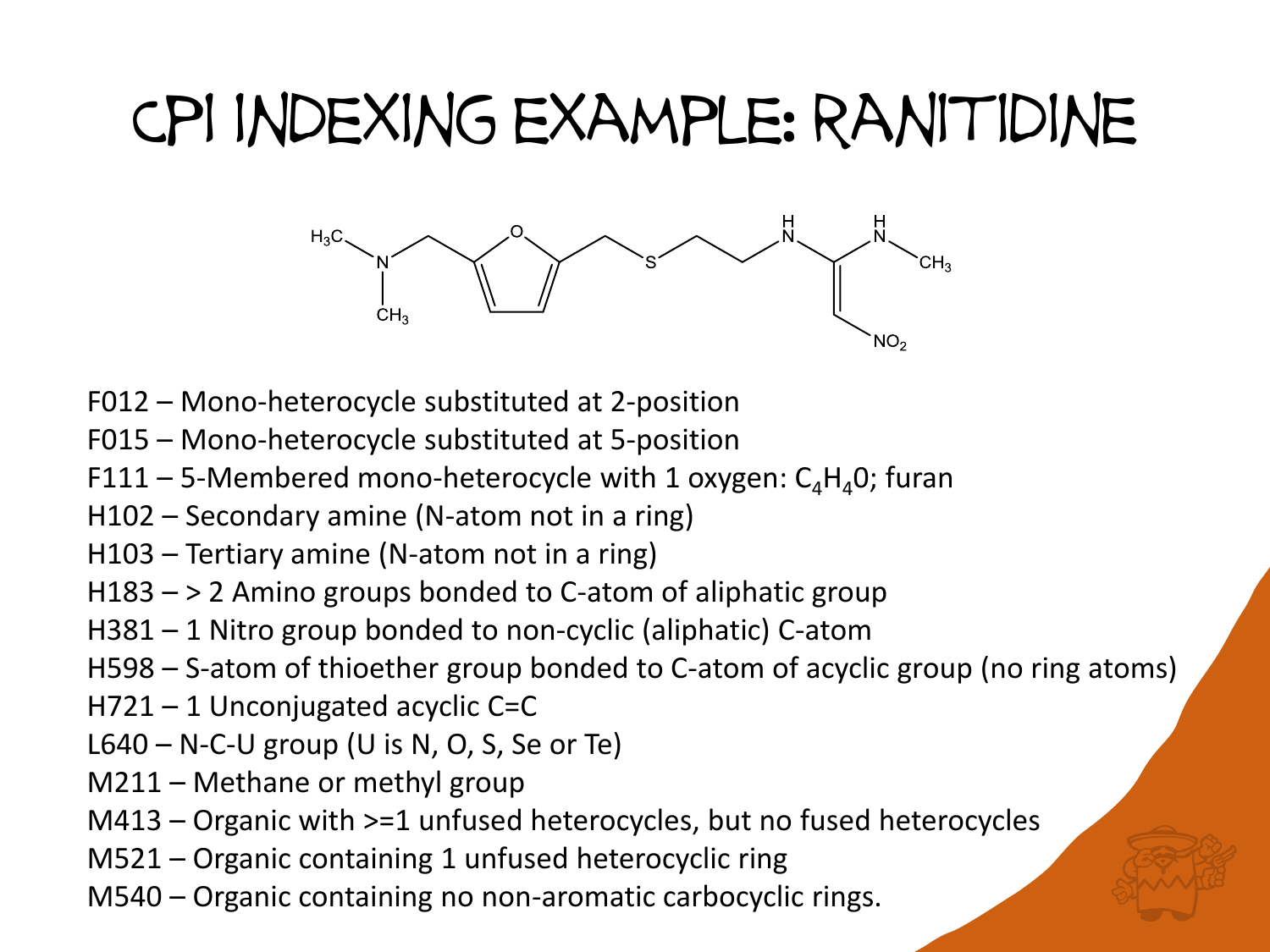## Cpi indexing example: rosuvastatin



- C316 Inorganic sulphur, selenium or tellurium present with valency > 5
- F012 Mono-heterocycle substituted at 2-position
- F541 6-membered mono-heterocycle with 2N;  $C_4H_4N2$  (pyrimidine)
- G013 2 positions substituted on unfused benzene; 1,4- (para)
- G100 1 or more uncondensed benzenes with no other carbocycles
- H482 2 -OH groups bonded to C-atoms of acyclic groups
- H601 Fluorine present [except in C(=[O,S])X or trifluoromethyl]
- H641 1 Halogen bonded to carbocyclic aromatic ring
- $J011$  Total number of carboxylic acids, esters and amides = 1
- J171 1 C(=O)OH group bonded to C-atom of acyclic group or formic acid
- K353 Other organic S-N groups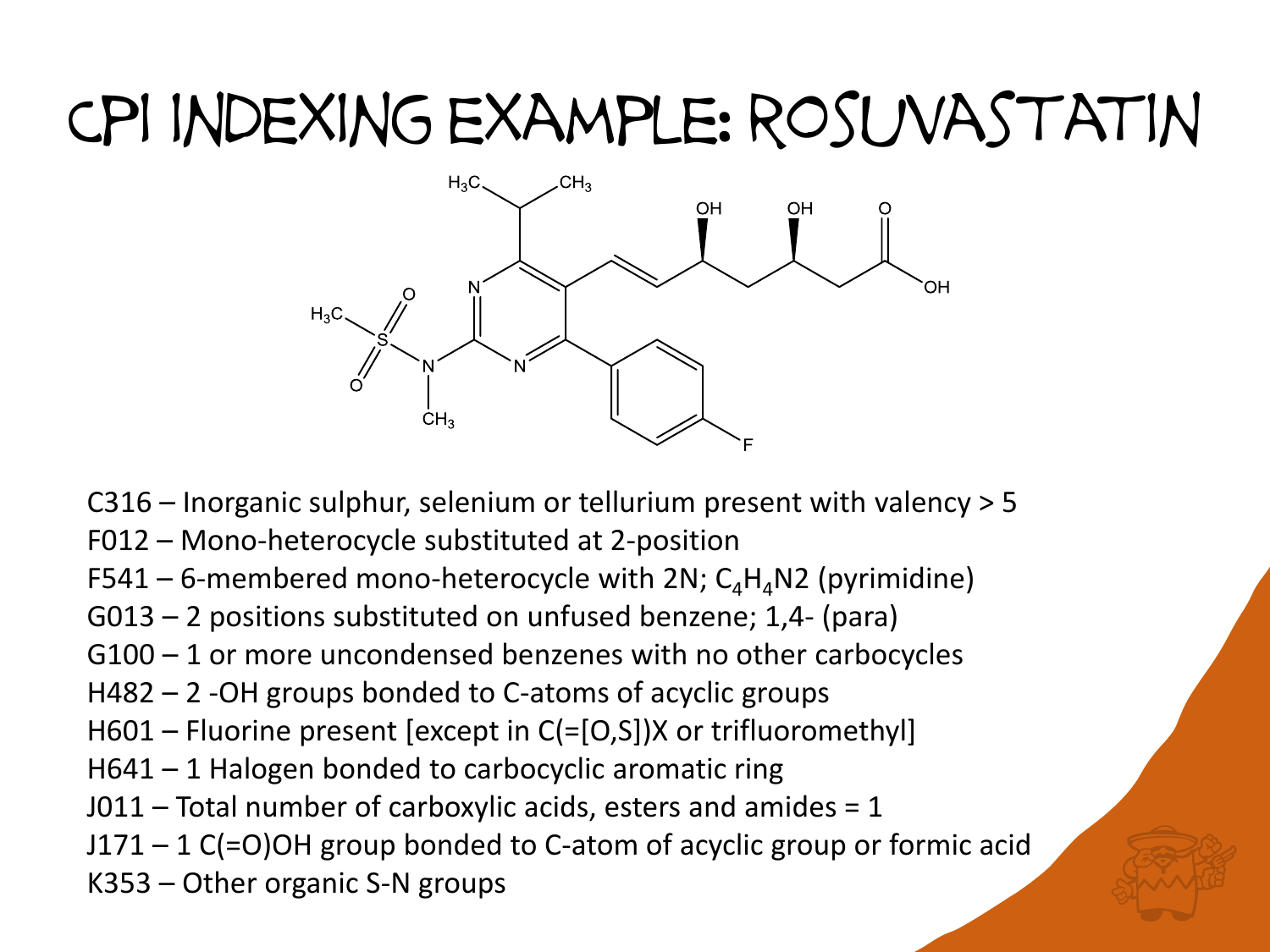# PATENT TEXT MINING

- The classic example of pharmaceutical patent busting is the 2009 Bayer patent for Vardenafil (Levitra), entitled "**2-phenyl substituted imidazotriazinones as phosphodiesterase inhibitors**", US patent number 7,696,206(B2).
- How much information can/could be mined from the title alone?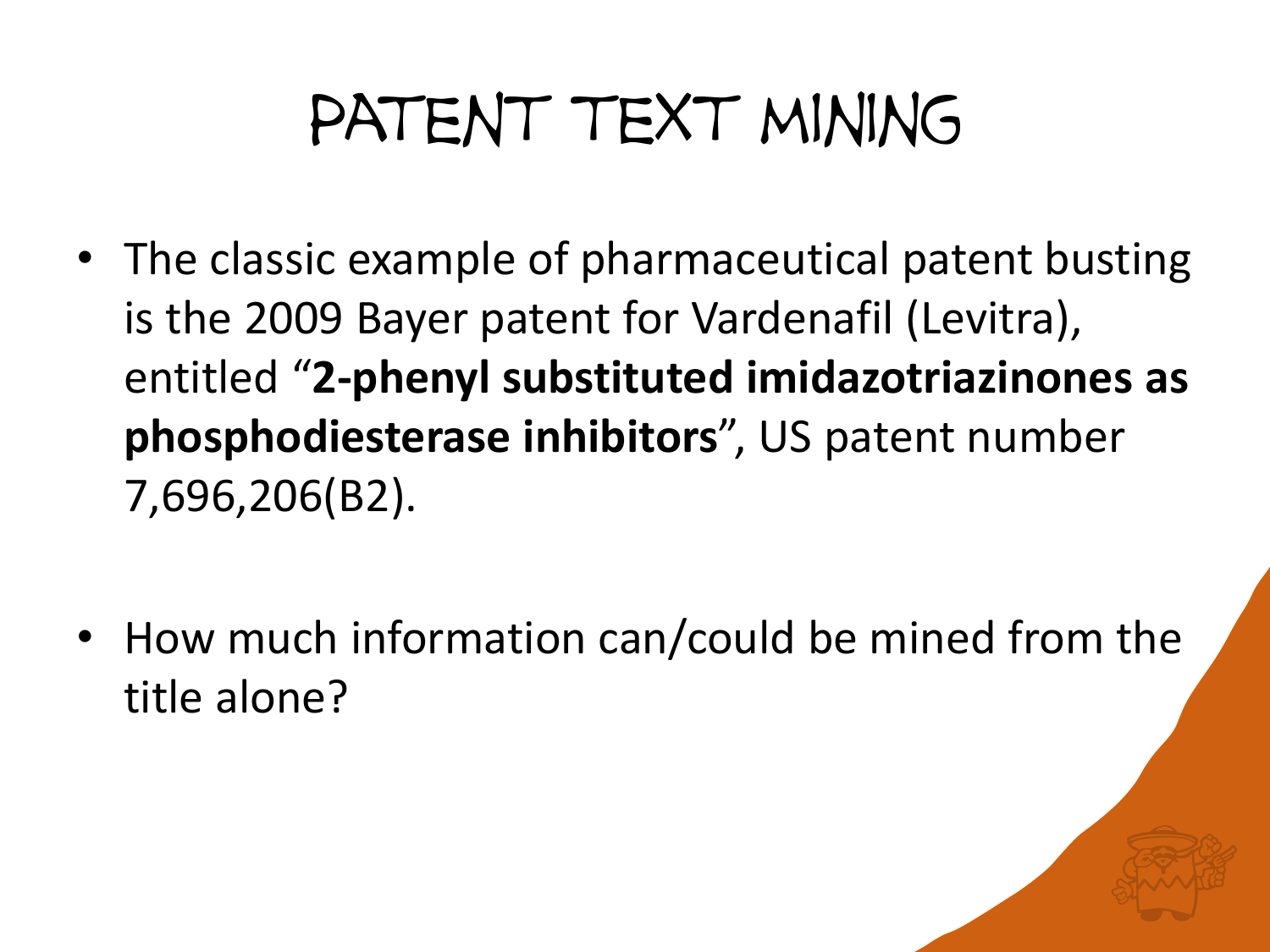## 2-phenyl substituted triazinones



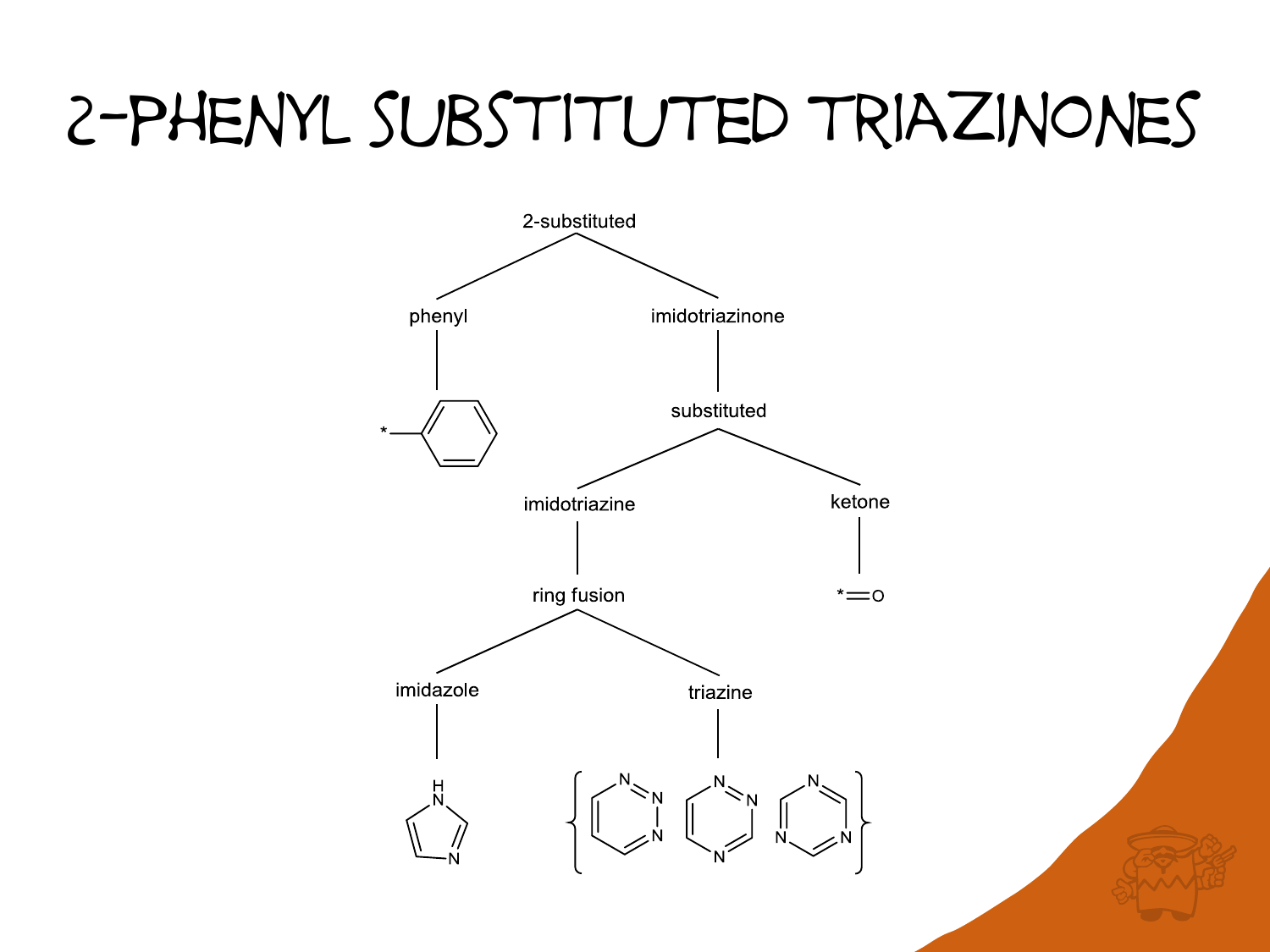### imidazotriazines

























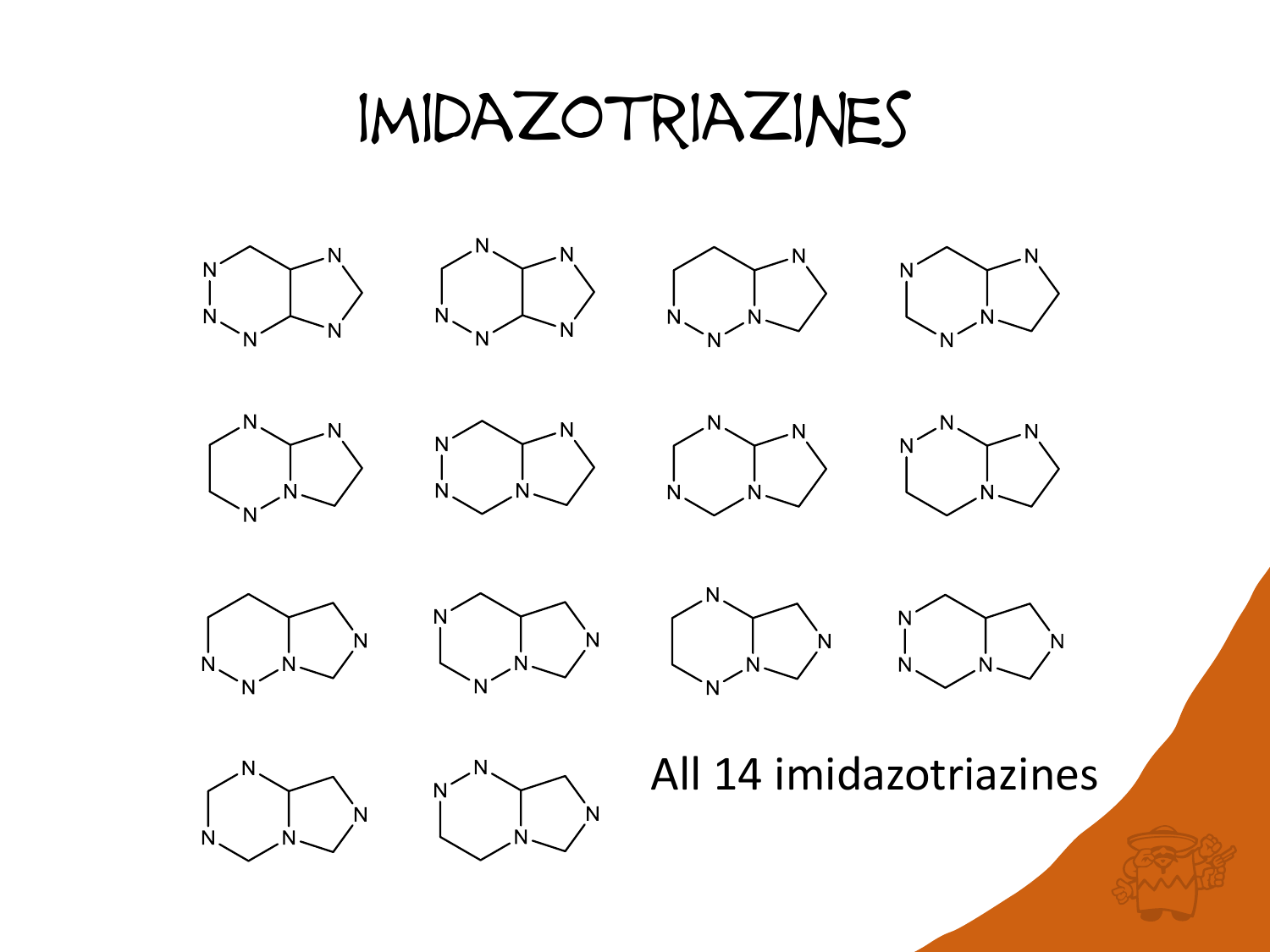## Backtracking state machine



Simultaneously matching all 14 imidazotriazine SMARTS can be accomplished by the above finite state machine (FSM). A single SMARTS match is conceptually a linear state sequence.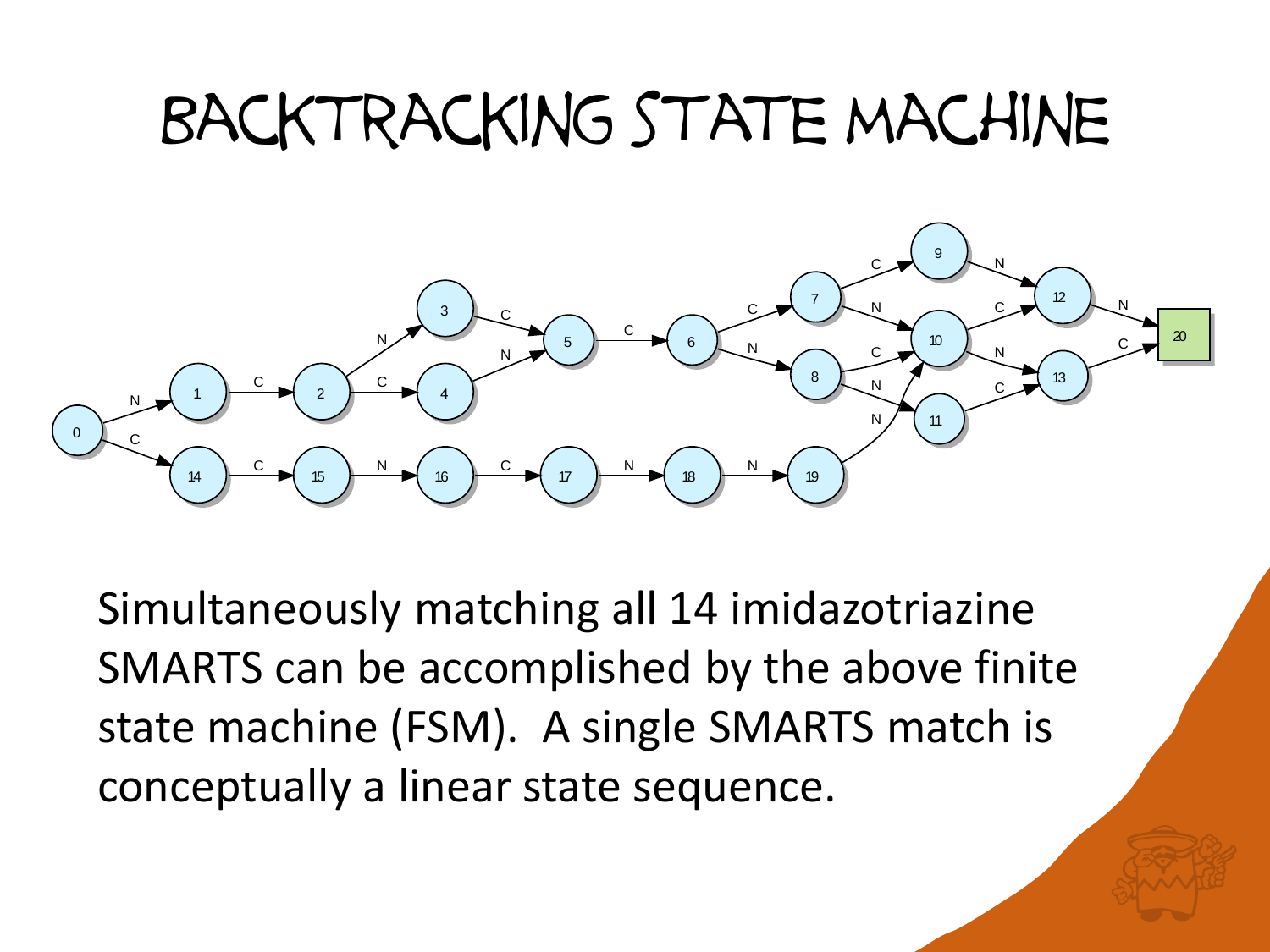## conclusions

- The "compilation" of SMARTS patterns, Patsy, is shown to dramatically improve the run-time performance of subgraph matching.
- The biggest gains are seen when matching multiple patterns, as compilation allows some patterns to be matched simultaneously.
- Increasing speed leads to improvements in expressive power, enabling previously impossible/prohibitive applications/queries.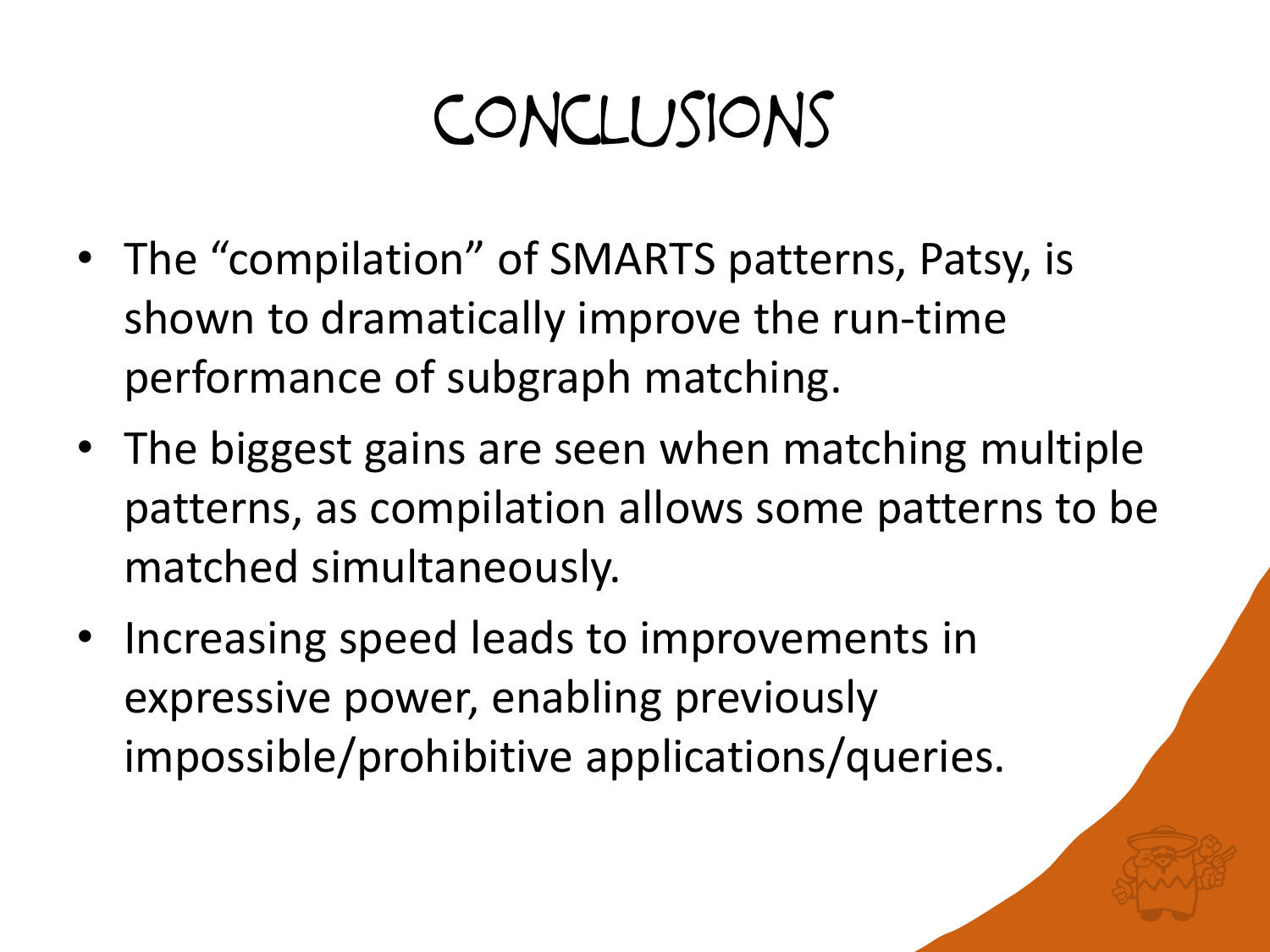# Applications/Future work

- Reaction Informatics
	- Matching of a potentially large number of transformations for both normalization and synthetic/retrosynthetic analysis.
- Markush Representation
	- Capturing the semantics/scope of pharmaceutical patent claims.